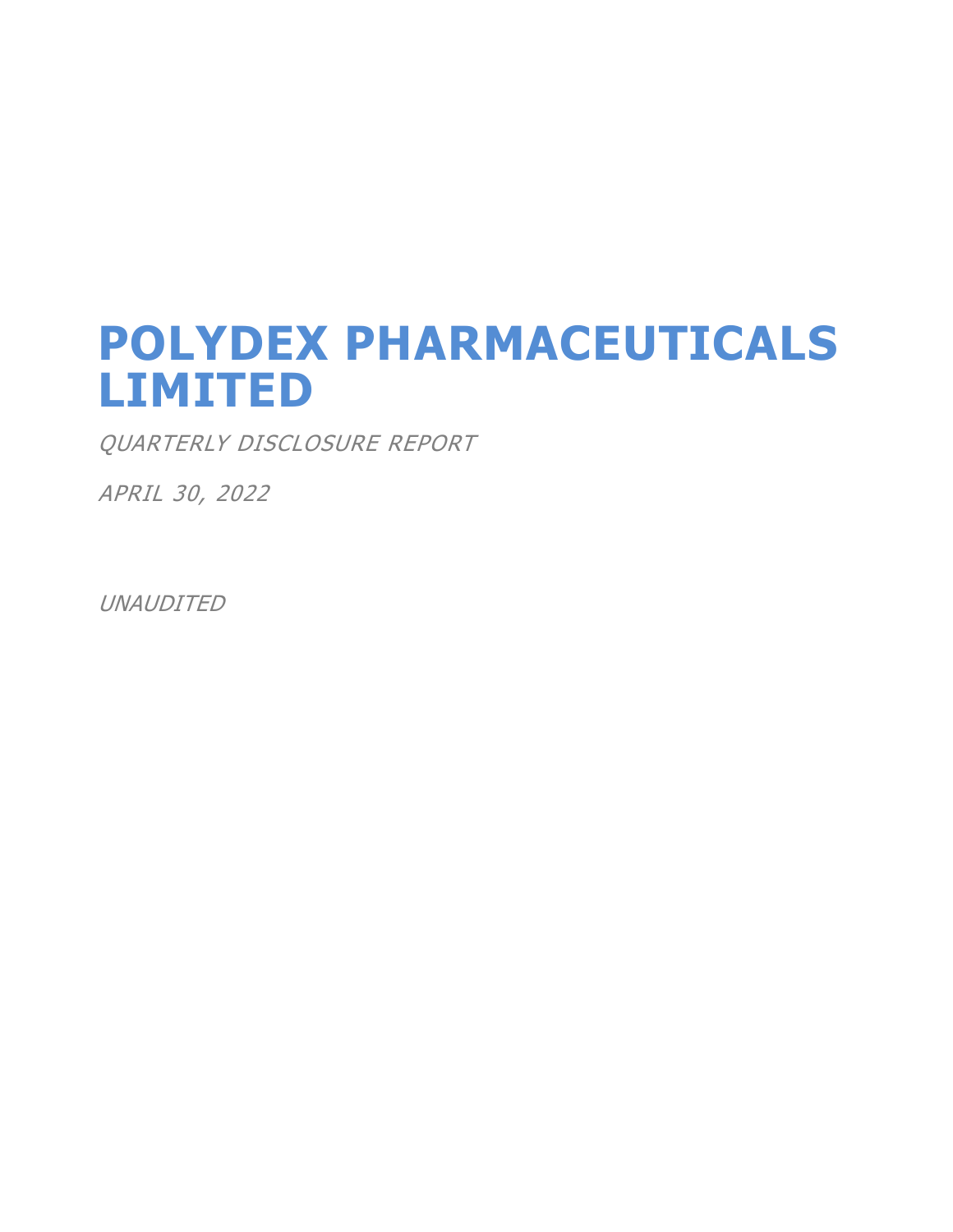## INDEX

| <b>ITEM I</b>    | <b>Name of Issuer</b>                        | Page | 3         |
|------------------|----------------------------------------------|------|-----------|
| <b>ITEM II</b>   | <b>Share Structure</b>                       | Page | 3         |
| <b>ITEM III</b>  | <b>Consolidated Financial Statements</b>     |      |           |
|                  | <b>Interim Financial Statements</b>          | Page | $4-9$     |
|                  | <b>Notes to Interim Financial Statements</b> | Page | $10 - 17$ |
| <b>ITEM IV</b>   | <b>Management Discussion and Analysis</b>    | Page | $18 - 25$ |
| <b>ITEM V</b>    | <b>Legal Proceedings</b>                     | Page | 26        |
| <b>ITEM VI</b>   | <b>Defaults Upon Senior Securities</b>       | Page | 26        |
| <b>ITEM VII</b>  | <b>Other Information</b>                     | Page | 26        |
| <b>ITEM VIII</b> | <b>Exhibits</b>                              | Page | 26        |
| <b>ITEM IX</b>   | <b>Certifications</b>                        | Page | $27 - 28$ |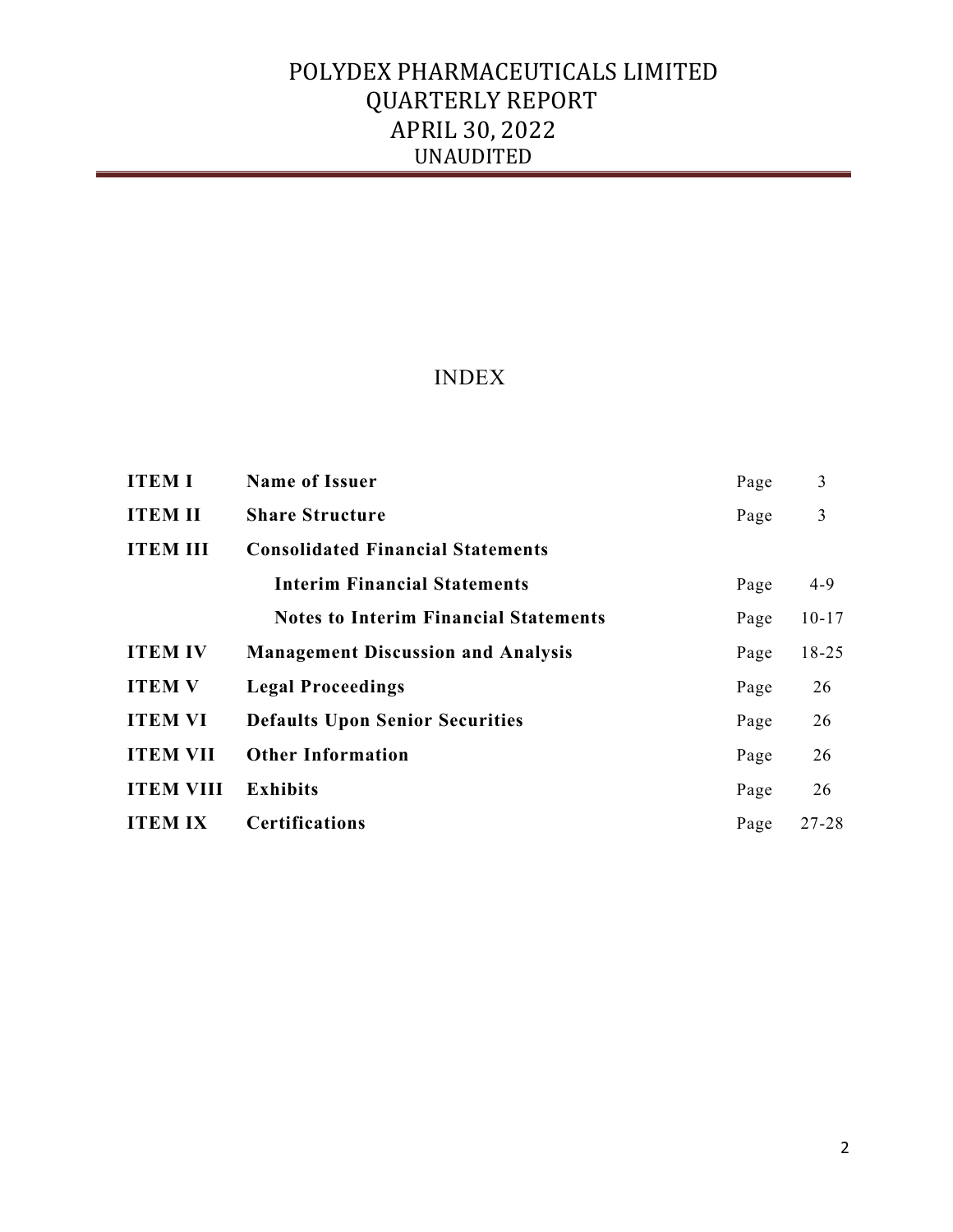## **ITEM I NAME OF ISSUER**

Polydex Pharmaceuticals Limited 421 Comstock Road Toronto, Ontario, Canada M1L 2H5 Tel: (416) 755-2231 Fax: (416) 755-0334 Web: www.polydex.com

## **ITEM II SHARES OUTSTANDING**

## Preferred Stock – Class A

| (i)<br>(ii)<br>(iii)<br>(iv)<br>(v) | Period end date<br>Authorized<br>Issued and outstanding<br>Freely tradable shares (public<br>float)<br>Number of shareholders of<br>record | April 30, 2022<br>100,000 shares at \$0.10 each<br>None<br>None<br>None |
|-------------------------------------|--------------------------------------------------------------------------------------------------------------------------------------------|-------------------------------------------------------------------------|
|                                     |                                                                                                                                            |                                                                         |
|                                     | Preferred Stock – Class B                                                                                                                  |                                                                         |
| (i)                                 | Period end date                                                                                                                            | April 30, 2022                                                          |
| (ii)                                | Authorized                                                                                                                                 | 899,400 shares at \$0.0167 each                                         |
| (iii)                               | Issued and outstanding                                                                                                                     | 899,400 shares                                                          |
| (iv)                                | Freely tradable shares (public                                                                                                             |                                                                         |
| (v)                                 | float)<br>Number of shareholders of                                                                                                        | None                                                                    |
|                                     | record                                                                                                                                     | 1                                                                       |
| Common Stock                        |                                                                                                                                            |                                                                         |
| (i)                                 | Period end date                                                                                                                            | April 30, 2022                                                          |

| ( I J | r ei iud eild dale             | APHI $30, 2022$   |
|-------|--------------------------------|-------------------|
| (ii)  | Authorized                     | 10,000,000 shares |
| (iii) | Issued and outstanding         | 3,432,478 shares  |
| (iv)  | Freely tradable shares (public |                   |
|       | float)                         | 2,561,166         |
| (v)   | Number of shareholders of      |                   |
|       | record                         | 209               |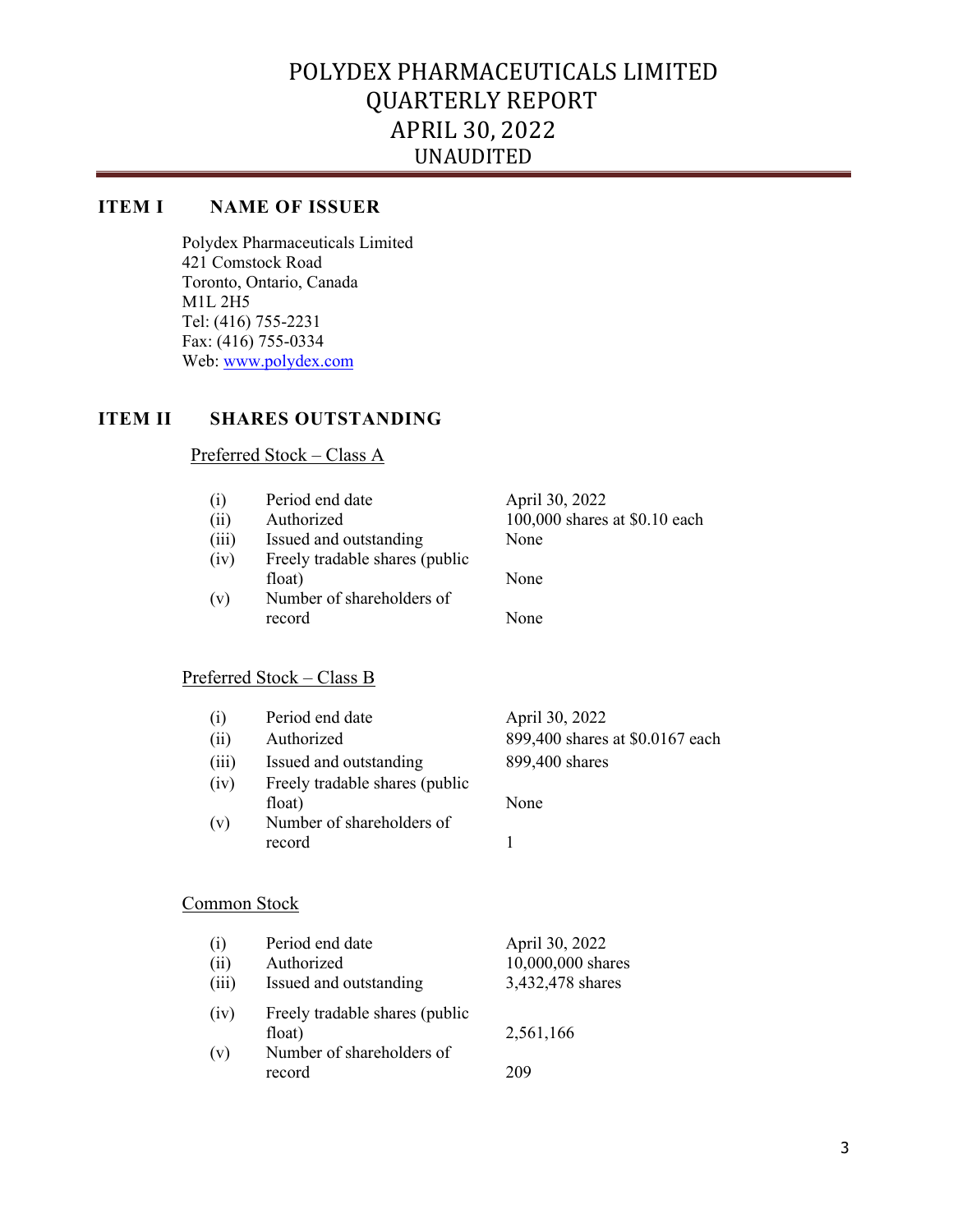## **ITEM III INTERIM FINANCIAL STATEMENTS**

#### CONSOLIDATED FINANCIAL STATEMENTS (UNAUDITED)

#### **TABLE OF CONTENTS**

| <b>Consolidated Balance Sheets</b>                             |
|----------------------------------------------------------------|
| Consolidated Statements of Operations and Comprehensive Income |
| Consolidated Statements of Shareholders' Equity                |
| <b>Consolidated Statements of Cash Flows</b>                   |
|                                                                |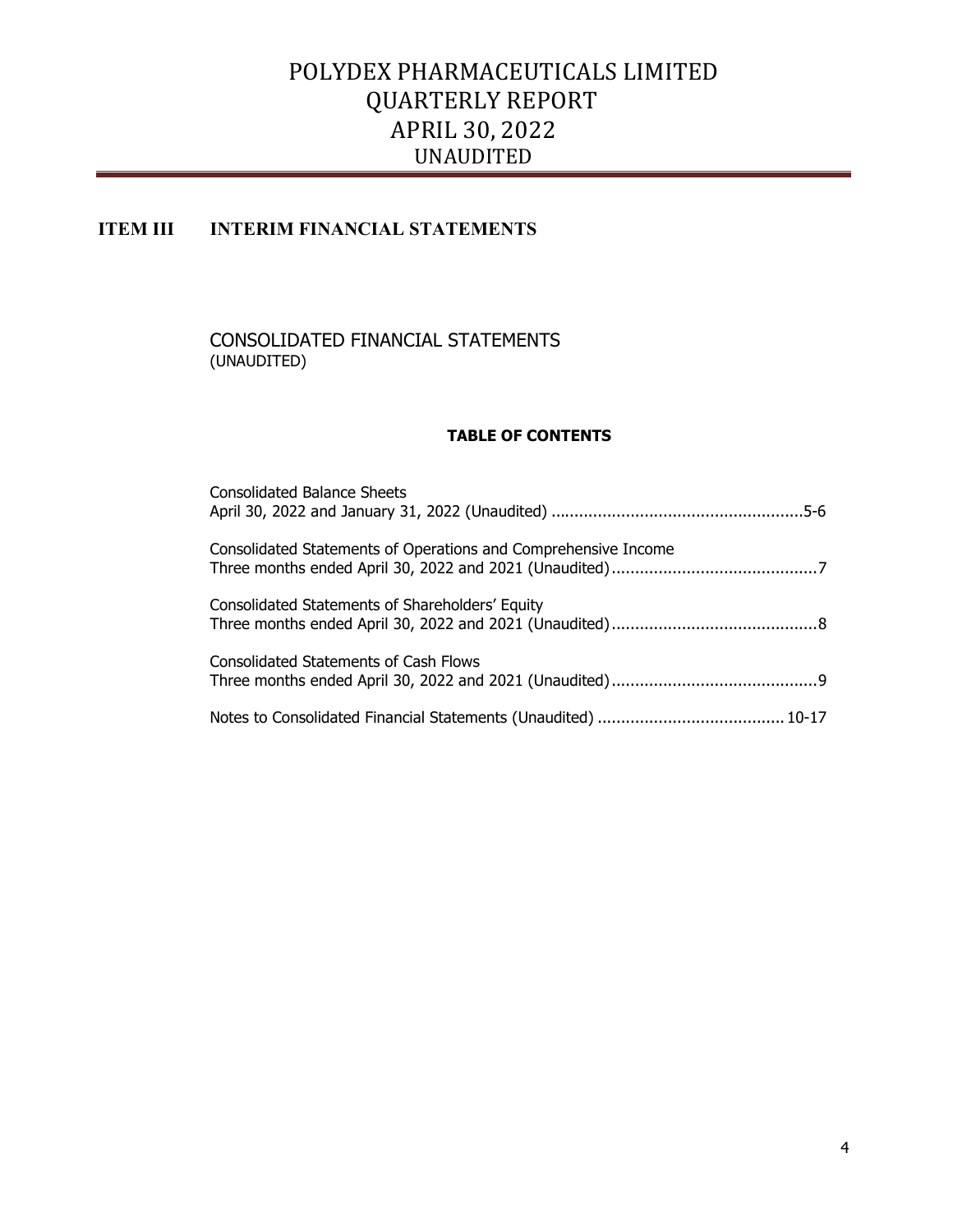## POLYDEX PHARMACEUTICALS LIMITED CONSOLIDATED BALANCE SHEETS APRIL 30, 2022 **UNAUDITED**

|                                             | <b>UNAUDITED</b> |                  |         |                    |
|---------------------------------------------|------------------|------------------|---------|--------------------|
|                                             |                  | April 30<br>2022 |         | January 31<br>2022 |
|                                             |                  | (Unaudited)      |         | (Unaudited)        |
| <b>Assets</b>                               |                  |                  |         |                    |
| Current assets:                             |                  |                  |         |                    |
| Cash                                        |                  | \$748,492        |         | \$1,030,107        |
| Investments held to maturity (note 3)       |                  | 409,586          |         | 325,266            |
| Trade accounts receivable                   |                  | 752,160          |         | 774,289            |
| Government grant receivables<br>Inventories |                  |                  |         |                    |
| Finished goods                              | 628,094          |                  | 388,306 |                    |
| Work in progress                            | 480,025          |                  | 377,104 |                    |
| Raw materials                               | 374,958          | 1,483,077        | 346,475 | 1,111,885          |
| Prepaid expenses and other current assets   |                  | 66,844           |         | 15,385             |
| Total current assets                        |                  | 3,460,159        |         | 3,256,932          |
| Investments held to maturity (note 3)       |                  | 668,065          |         | 750,132            |
| Property, plant and equipment, net          |                  | 3,205,124        |         | 3,249,312          |
| Due from estate of former shareholder       |                  | 20,903           |         | 20,903             |
|                                             |                  | \$<br>7,354,251  |         | 7,277,279<br>\$.   |

See accompanying notes.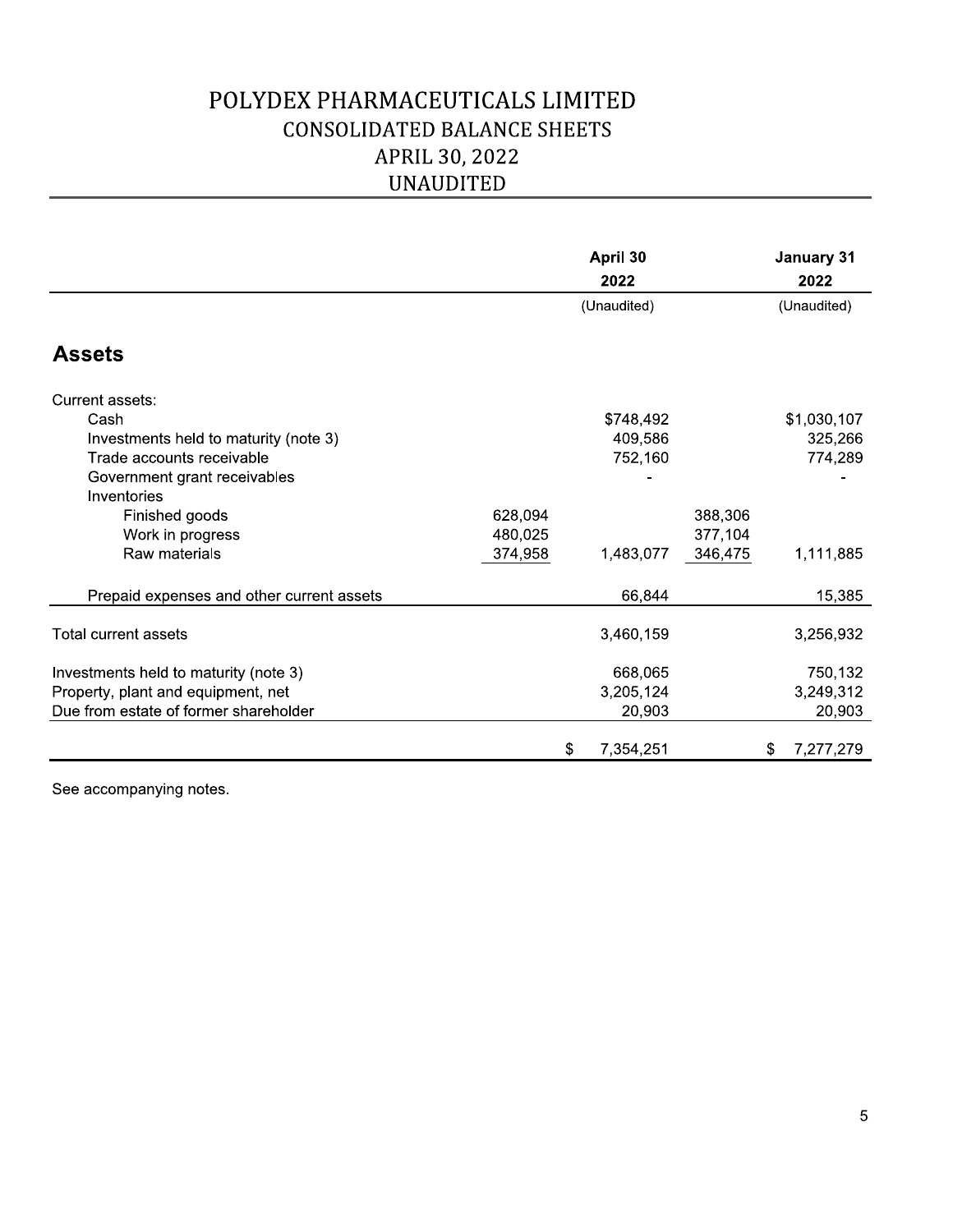## POLYDEX PHARMACEUTICALS LIMITED CONSOLIDATED BALANCE SHEETS APRIL 30, 2022

| APRIL 30, 2022                                                                |                  |                    |
|-------------------------------------------------------------------------------|------------------|--------------------|
| <b>UNAUDITED</b>                                                              |                  |                    |
| (Expressed in United States dollars)                                          |                  |                    |
|                                                                               | April 30<br>2022 | January 31<br>2022 |
|                                                                               | (Unaudited)      | (Unaudited)        |
| <b>Liabilities and Shareholders' Equity</b>                                   |                  |                    |
| <b>Current liabilities:</b>                                                   |                  |                    |
| Accounts payable                                                              | \$898,953        | \$716,976          |
| <b>Accrued liabilities</b>                                                    | 191,520          | 207,646            |
| Income taxes payable                                                          | 1,456            | 1,458              |
| Current portion of long-term debt                                             | 19,367           | 19,211             |
| Current portion of lease liabilities<br>Current portion of due to shareholder | 5,556<br>61,188  | 5,248<br>60,756    |
|                                                                               |                  |                    |
| <b>Total current liabilities</b>                                              | 1,178,040        | 1,011,295          |
| Long-term debt (note 4a)                                                      | 101,248          | 106,353            |
| Lease liabilities (note 4b)                                                   | 7,775            | 9,414              |
| Due to shareholder                                                            | 128,056          | 143,925            |
|                                                                               | 237,079          | 259,692            |
| <b>Total liabilities</b>                                                      | 1,415,119        | 1,270,987          |
| Commitments and contingencies (note 5)                                        |                  |                    |
|                                                                               |                  |                    |
| Shareholders' equity:                                                         |                  |                    |
| Capital stock<br>Authorized:                                                  |                  |                    |
| 100,000 Class A preferred shares of \$0.10 each                               |                  |                    |
| 899,400 Class B preferred shares of \$0.0167 each                             |                  |                    |
| 10,000,000 common shares of \$0.0167 each                                     |                  |                    |
| Issued and outstanding:                                                       |                  |                    |
| 899,400 Class B preferred shares (January 31, 2022 - 899,400)                 | 15,010           | 15,010             |
| 3,432,478 common shares (January 31, 2022- 3,432,478)                         | 57,192           | 57,192             |
| Contributed surplus                                                           | 23,816,221       | 23,816,221         |
| Deficit                                                                       | (18, 707, 583)   | (18,630,483)       |
| Accumulated other comprehensive income                                        | 758,292          | 748,352            |
|                                                                               | 5,939,132        | 6,006,292          |
|                                                                               | \$7,354,251      | \$7,277,279        |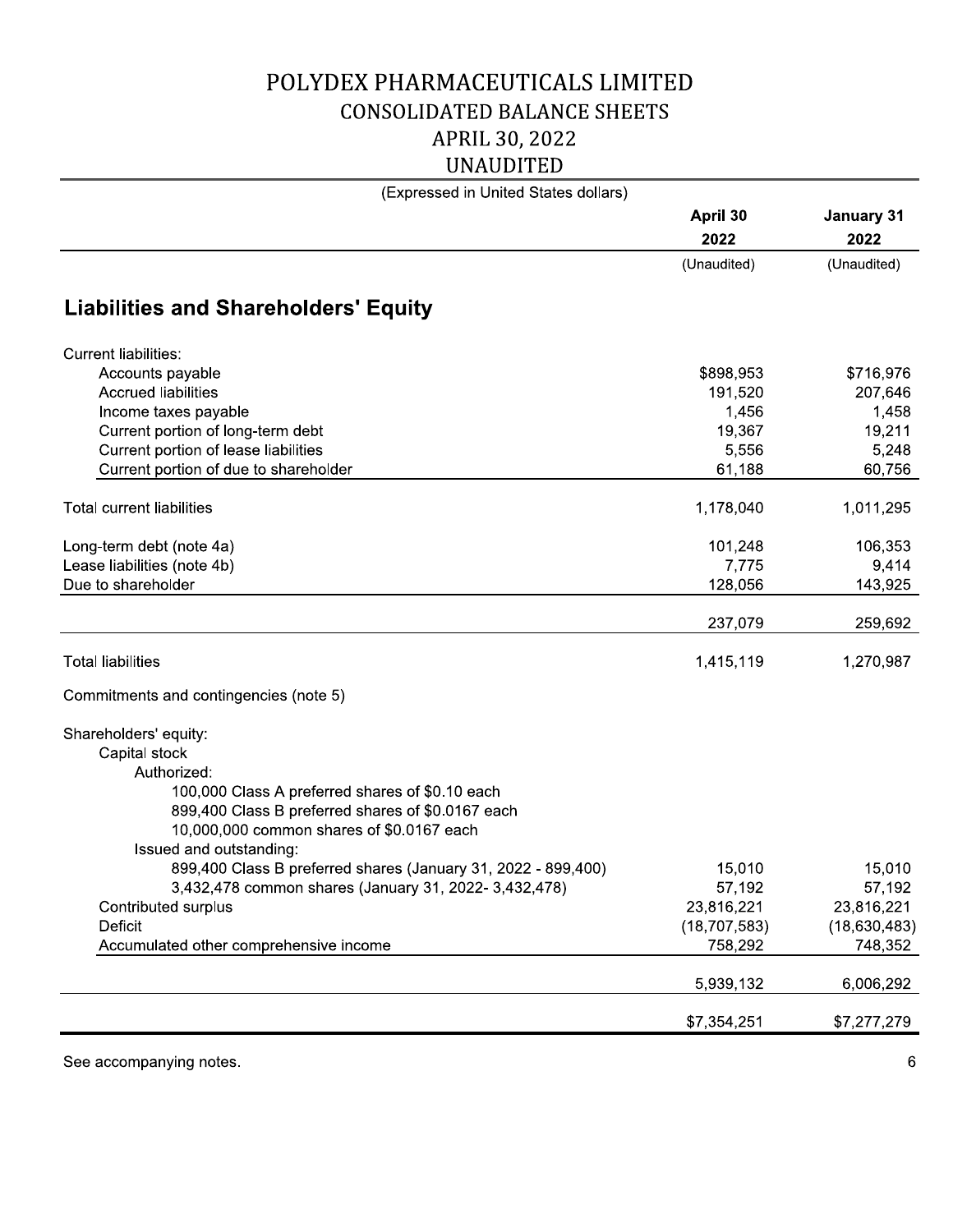# POLYDEX PHARMACEUTICALS LIMITED CONSOLIDATED STATEMENTS OF OPERATIONS APRIL 30, 2022<br>UNAUDITED

| POLYDEX PHARMACEUTICALS LIMITED                                |                                     |                                     |
|----------------------------------------------------------------|-------------------------------------|-------------------------------------|
| <b>CONSOLIDATED STATEMENTS OF OPERATIONS</b>                   |                                     |                                     |
| APRIL 30, 2022                                                 |                                     |                                     |
| <b>UNAUDITED</b>                                               |                                     |                                     |
| (Expressed in United States dollars)                           |                                     |                                     |
|                                                                | <b>Three Months</b><br><b>Ended</b> | <b>Three Months</b><br><b>Ended</b> |
|                                                                | April 30                            | April 30                            |
|                                                                | 2022                                | 2021                                |
|                                                                | (Unaudited)                         | (Unaudited)                         |
| <b>Sales</b><br>Cost of goods sold                             | \$1,155,764<br>1,030,486            | \$846,893<br>824,044                |
| <b>Gross profit</b>                                            | 125,278                             | 22,849                              |
| <b>Expenses</b>                                                |                                     |                                     |
| General and administrative                                     | 167,799                             | 137,793                             |
| Interest expense                                               | 8,271                               | 4,921                               |
| Selling and promotion                                          | 3,945                               | 6,729                               |
| Depreciation                                                   | 2,024                               | 2,276                               |
| Foreign exchange (gain) loss                                   | 24,565                              | 71,249                              |
| Interest and other income                                      | (4, 226)                            | (4, 712)                            |
| <b>Total expenses</b>                                          | 202,378                             | 218,256                             |
| Income before income taxes                                     | (77, 100)                           | (195, 407)                          |
| Provision for income taxes (note 7)                            |                                     |                                     |
| Current<br>Deferred                                            |                                     |                                     |
|                                                                |                                     |                                     |
| Net income for the period                                      | (77, 100)                           | (195, 407)                          |
|                                                                |                                     |                                     |
| Unrealized gain (loss) on investments available for sale       |                                     |                                     |
| Currency translation adjustment                                | 9,940                               | 260,931                             |
| Comprehensive income for the period                            | (\$67,160)                          | \$65,524                            |
| Per share information:                                         |                                     |                                     |
| Earnings per common share:                                     |                                     |                                     |
| <b>Basic</b>                                                   | (0.02)                              | (0.06)                              |
| <b>Diluted</b>                                                 | (0.02)                              | (0.06)                              |
| Weighted average number of common shares used in               |                                     |                                     |
| computing net income per share for the period:<br><b>Basic</b> | 3,432,478                           | 3,432,478                           |
| <b>Diluted</b>                                                 | 3,432,478                           | 3,432,478                           |
|                                                                |                                     |                                     |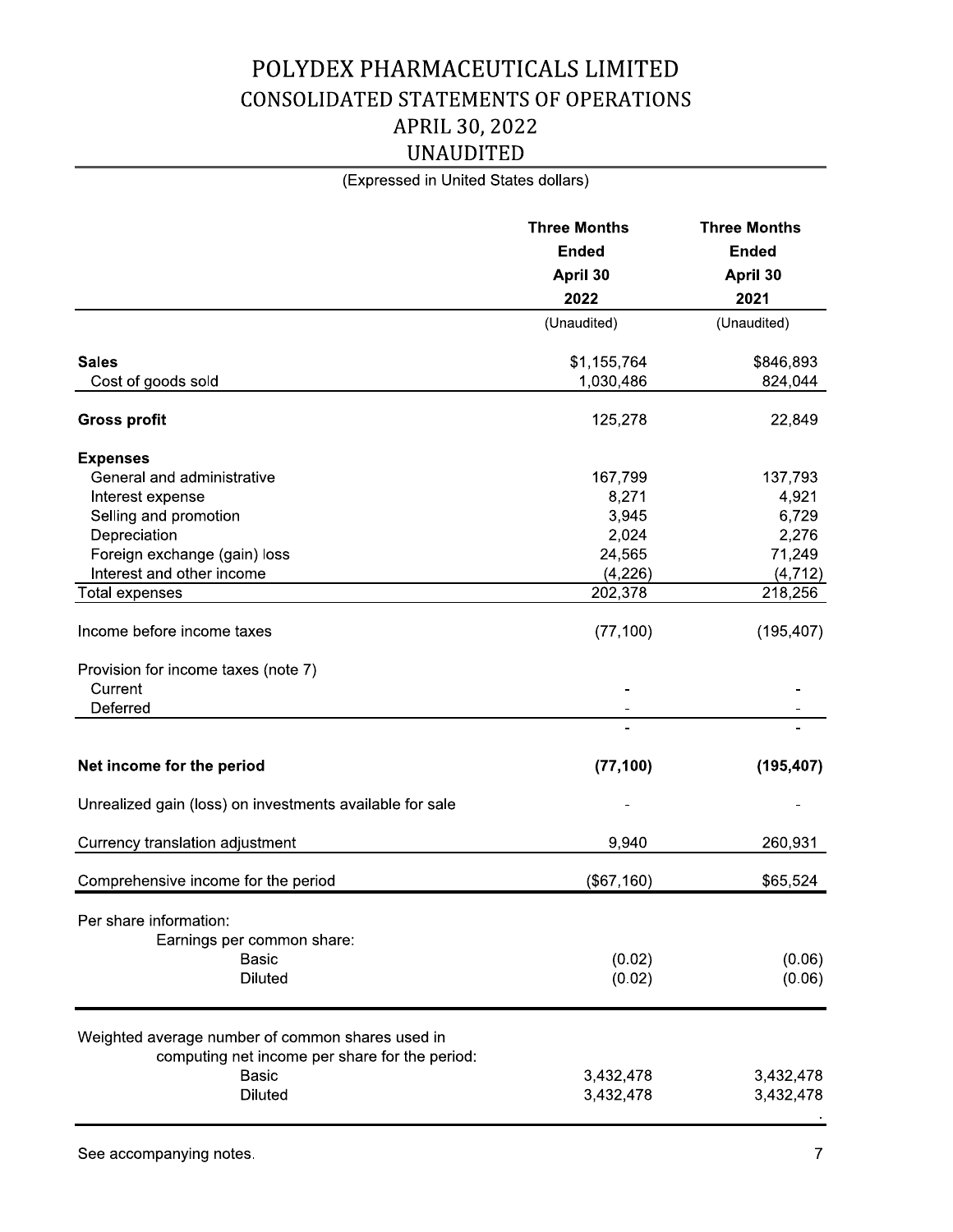# POLYDEX PHARMACEUTICALS LIMITED

| POLYDEX PHARMACEUTICALS LIMITED                                                                                              |                                                         |                                                         |
|------------------------------------------------------------------------------------------------------------------------------|---------------------------------------------------------|---------------------------------------------------------|
| CONSOLIDATED STATEMENTS OF SHAREHOLDERS' EQUITY                                                                              |                                                         |                                                         |
| APRIL 30, 2022                                                                                                               |                                                         |                                                         |
| <b>UNAUDITED</b>                                                                                                             |                                                         |                                                         |
| (Expressed in United States dollars)                                                                                         |                                                         |                                                         |
|                                                                                                                              | <b>Three Months</b><br><b>Ended</b><br>April 30<br>2022 | <b>Three Months</b><br><b>Ended</b><br>April 30<br>2021 |
|                                                                                                                              | (Unaudited)                                             | (Unaudited)                                             |
| Preferred Shares:<br>Balance, beginning and end of period                                                                    | \$15,010                                                | \$15,010                                                |
| <b>Common Shares:</b>                                                                                                        |                                                         |                                                         |
| Balance, beginning and end of period                                                                                         | 57,192                                                  | 57,192                                                  |
|                                                                                                                              |                                                         |                                                         |
| Deficit:<br>Balance, beginning of period<br>Net profit for the period                                                        | (\$18,630,483)<br>(77, 100)                             | (\$18,078,856)<br>(195, 407)                            |
| Balance, end of period                                                                                                       | (\$18,707,583)                                          | (\$18,274,263)                                          |
| Accumulated Other Comprehensive Income:<br>Balance, beginning of period<br>Unrealized gain on investments available for sale | \$748,352                                               | \$664,636                                               |
| Currency translation adjustment for the period                                                                               | 9,940                                                   | 260,931                                                 |
| Balance, end of period                                                                                                       | \$758,292                                               | \$925,567                                               |

See accompanying notes.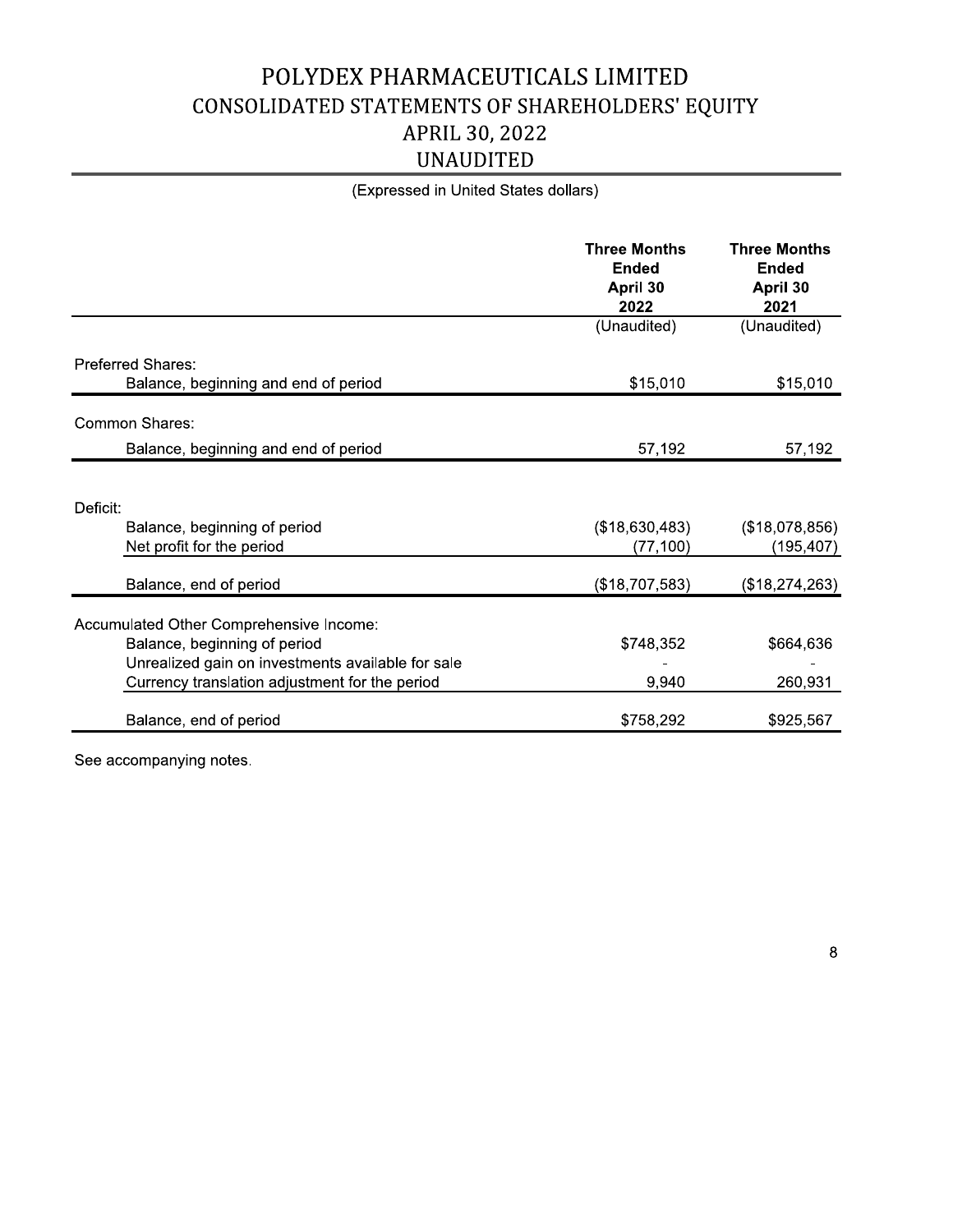## POLYDEX PHARMACEUTICALS LIMITED **CONSOLIDATED STATEMENTS OF CASH FLOWS** APRIL 30, 2022<br>UNAUDITED

| POLYDEX PHARMACEUTICALS LIMITED                                          |                                                         |                                                         |
|--------------------------------------------------------------------------|---------------------------------------------------------|---------------------------------------------------------|
| <b>CONSOLIDATED STATEMENTS OF CASH FLOWS</b>                             |                                                         |                                                         |
| APRIL 30, 2022                                                           |                                                         |                                                         |
|                                                                          |                                                         |                                                         |
| <b>UNAUDITED</b>                                                         |                                                         |                                                         |
| (Expressed in United States dollars)                                     |                                                         |                                                         |
|                                                                          | <b>Three Months</b><br><b>Ended</b><br>April 30<br>2022 | <b>Three Months</b><br><b>Ended</b><br>April 30<br>2021 |
|                                                                          | (Unaudited)                                             | (Unaudited)                                             |
| Cash provided by (used in):                                              |                                                         |                                                         |
| Operating activities:                                                    |                                                         |                                                         |
| Net profit for the period                                                | (\$77,100)                                              | (\$195,407)                                             |
| Add (deduct) items not affecting cash:                                   |                                                         |                                                         |
| Depreciation and amortization                                            | 84,865                                                  | 81,059                                                  |
| Net change in non-cash working capital balances<br>related to operations | (238, 243)                                              |                                                         |
|                                                                          |                                                         | (15,484)                                                |
| Cash provided by operating activities                                    | (230, 478)                                              | (129,832)                                               |
| <b>Investing activities:</b>                                             |                                                         |                                                         |
| Additions to property, plant and equipment                               | (46, 248)                                               | (25, 207)                                               |
| Increase in investments available for sale                               | (2, 253)                                                | (4, 712)                                                |
| Proceeds (Acquisition) of investments available for sale                 |                                                         | ۰                                                       |
| Cash used in investing activities                                        | (48, 501)                                               | (29, 919)                                               |
|                                                                          |                                                         |                                                         |
| <b>Financing activities:</b><br>Repayment of long-term debt              | (4, 759)                                                | (4,606)                                                 |
| Proceeds (Repayment) of lease liabilities, net                           | (1, 314)                                                | (1, 201)                                                |
| Decrease in due to shareholder                                           | (15, 437)                                               | (15,000)                                                |
| <b>Cash used in financing activities</b>                                 | (21, 510)                                               | (20, 807)                                               |
|                                                                          |                                                         |                                                         |
| Effect of exchange rate changes                                          | 18,873                                                  | 48,858                                                  |
| Net increase in cash and cash equivalents                                | (281, 615)                                              | (134, 700)                                              |
| Cash, beginning of year                                                  | 1,030,107                                               | 1,314,284                                               |
| Cash, end of period                                                      | \$748,492                                               | \$1,179,584                                             |

See accompanying notes.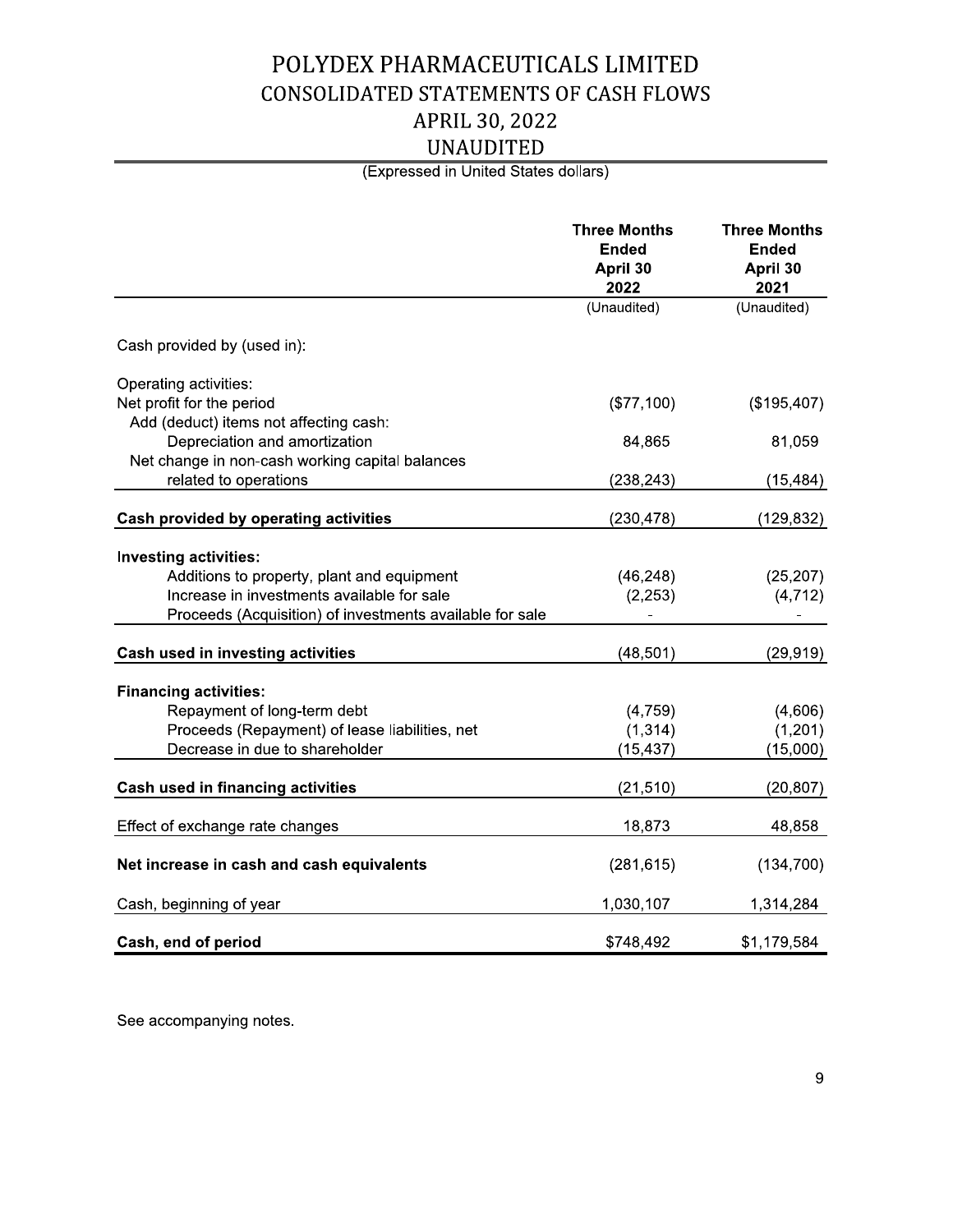## **ITEM III NOTES TO INTERIM FINANCIAL STATEMENTS**

## **1. Basis of Presentation:**

The information contained in the interim consolidated financial statements is condensed from that which would appear in annual consolidated financial statements. The interim consolidated financial statements included herein should be read in conjunction with the unaudited financial statements, and notes thereto, and other financial information contained in the Annual Report for the fiscal year ended January 31, 2022 as found on the Polydex Pharmaceuticals Limited (the "Company") website, www.polydex.com. The unaudited interim consolidated financial statements as of April 30, 2022 and 2021 include all normal recurring adjustments which management considers necessary for a fair presentation. The results of operations for the interim periods presented are not necessarily indicative of the results that may be expected for the entire fiscal year. The interim consolidated financial statements include the accounts and transactions of the Company and its majority owned subsidiaries in which the Company has equal to or more than a 50% ownership interest and exercises control.

Management has reviewed subsequent events, and there were no material subsequent events since April 30, 2022 that would require recognition or note disclosures in these financial statements.

## **2. Significant Accounting Policies:**

## Basis of consolidation

The interim consolidated financial statements include the accounts of the Company and its subsidiaries, all of which are 100% owned. All inter-company accounts and transactions have been eliminated on consolidation.

## Cash and cash equivalents

Cash and cash equivalents include cash and short-term deposits with maturities of less than three months at the date of purchase.

## Trade receivables

The Company has trade receivables from selling manufactured goods at agreed upon prices. Normal receivables are due between 30 and 120 days after the issuance of the invoice. The receivables from export sales are insured by Export Development Canada. At quarter end, substantially all of the receivables were insured and no allowance was required.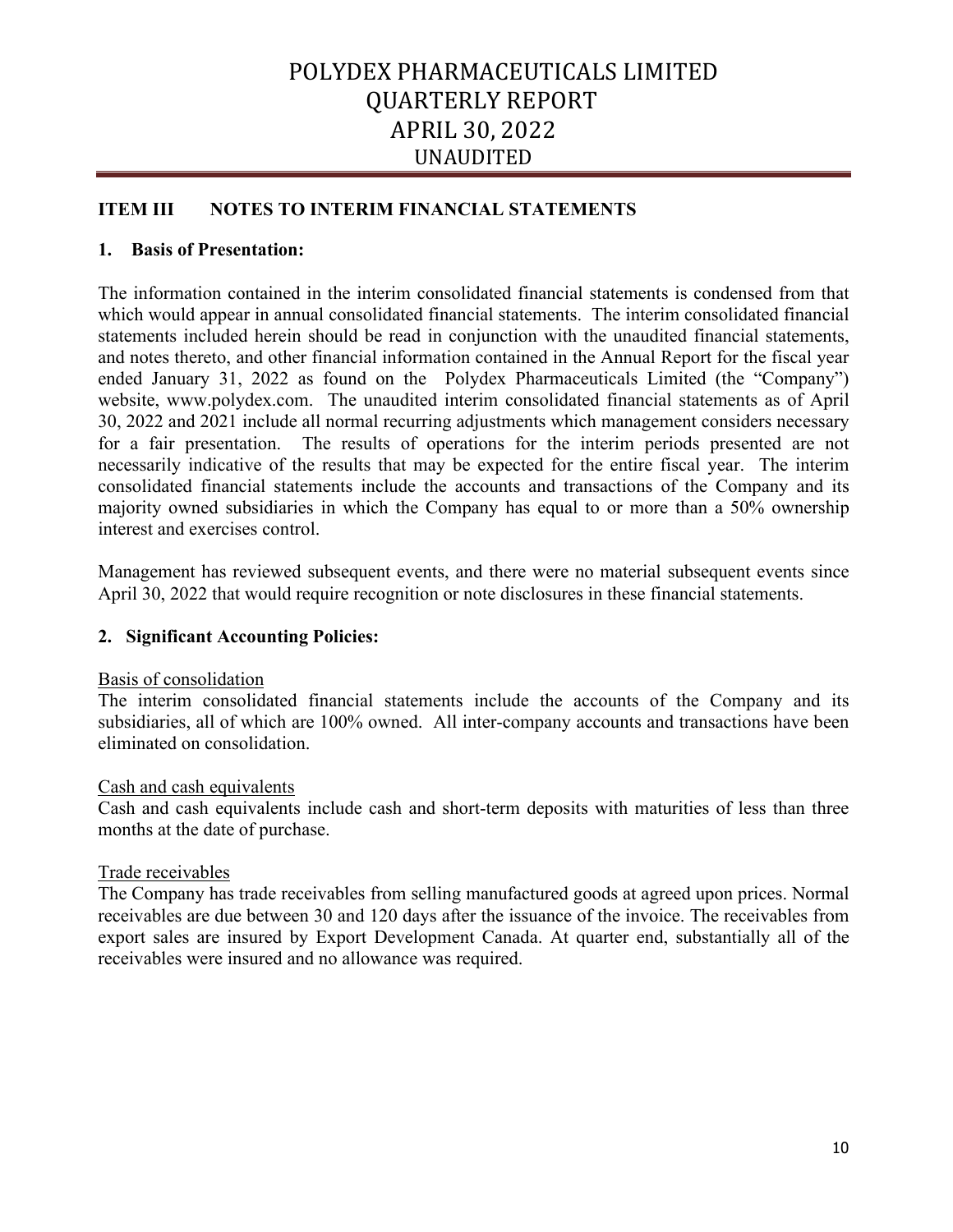## Use of estimates

The preparation of financial statements requires management to make estimates and assumptions that affect the reported amounts of assets and liabilities and disclosure of contingent assets and liabilities at the date of the consolidated financial statements and the reported amounts of revenue and expenses during the reporting period. Actual results could differ from those estimates. Significant accounting estimates relate to the allowance for doubtful accounts, depreciation and amortization rates, and asset impairment charges.

## Inventories

Inventories of raw materials are stated at the lower of cost and net realizable value, cost being determined on a first-in, first-out basis. Work-in-process and finished goods are valued at the lower of cost and net realizable value, and include the cost of raw materials, direct labor and variable overhead expenses and fixed overhead expenses based on normal manufacturing capacity.

## Investments held-to-maturity

Investments are classified as held-to-maturity and carried at amortized cost when management has the positive intent and ability to hold them to maturity. Investments held-to-maturity consisted of guaranteed interest rate contracts with varying interest rates and are stated amortized cost, based on interest earned. Interest income is included in other income in the consolidated statements of operations and comprehensive income as it is earned.

## Property, plant and equipment

Property, plant and equipment are recorded at cost less accumulated depreciation. Depreciation is provided on a straight-line basis over the estimated useful lives of the assets commencing when available for use as follows:

Buildings 15 to 25 years Machinery and equipment 3 to 10 years

Useful life is the period over which the asset is expected to contribute to the Company's future cash flows. The Company reviews the recoverability of its long-lived assets when events or changes in circumstances occur that indicate that the carrying value of the asset may not be recoverable. The assessment of possible impairment is based on the Company's ability to recover the carrying value of the asset from the expected future pre-tax cash flows of the related operations. If these cash flows are less than the carrying value of such asset, an impairment loss is recognized for the difference between estimated fair value and carrying value. Impairment losses are not reversable.

Costs related to plant refurbishments and equipment upgrades that represent improvements to existing facilities are capitalized. Costs related to repair and maintenance of buildings and equipment are expensed. The Company has no major planned maintenance activity.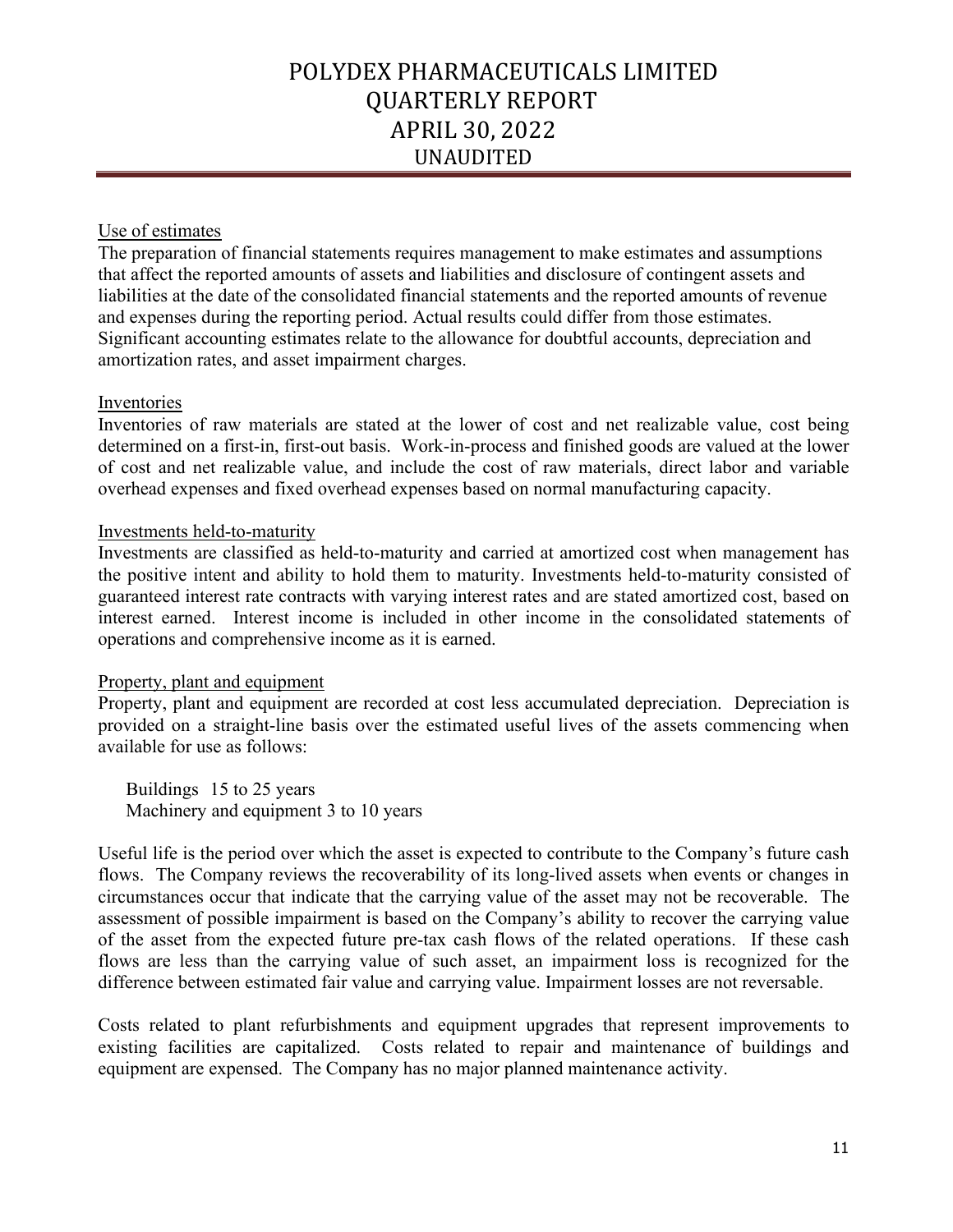## Revenue recognition

All revenue is from sales of bulk manufactured products and is measured based on a consideration specified in a contract with a customer and excludes any amounts collected on behalf of third parties, such as taxes assessed by a governmental authority. Revenue is recognized when title and risk of ownership of products pass to the customer. Title and risk of ownership pass to the customer pursuant to the applicable sales contract, either upon shipment of product or upon receipt by the customer.

Product sold in bulk quantities is tested, prior to release for shipment, to ensure that it meets customer specifications, and in many cases, customers receive samples for their own testing. Approval is obtained from the customer prior to shipping. Further purchases by a customer of a bulk product with the same specifications do not require approvals.

## Comprehensive income

The Company discloses comprehensive income in their financial statements using the single statement method. In addition to items included in net income, comprehensive income includes items currently charged or credited directly to shareholders' equity, such as foreign currency translation adjustments.

## Shipping and handling costs

Shipping and handling costs incurred by the Company for shipment of products to customers are included in cost of goods sold.

#### Research and development

Research and development costs are expensed as incurred and are stated net of investment tax credits earned.

## Foreign currency translation

The functional currency of the Company's Canadian operations has been determined to be the Canadian dollar. All asset and liability accounts of the Company except capital stock have been translated into United States dollars using the current exchange rates at the interim consolidated balance sheet dates. Share capital is recorded at historical rates. Revenue and expense items are translated using the average exchange rates for the period. The resulting gains and losses have been reported separately as accumulated other comprehensive income (loss) within shareholders' equity.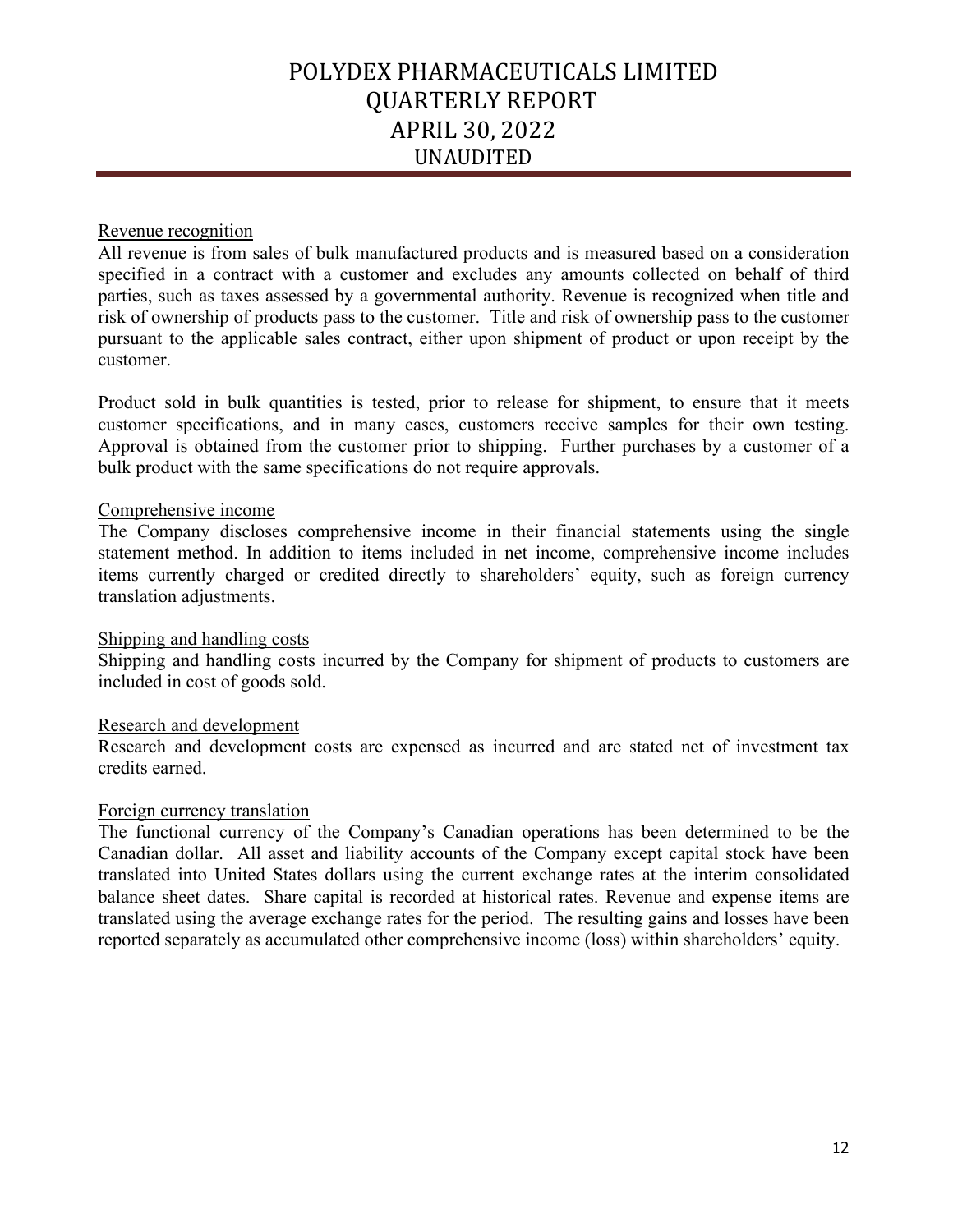## Derivative financial instruments

The Company's Canadian subsidiary from time to time enters into foreign exchange contracts, to manage exposure to currency rate fluctuations related to expected future cash flows. The Company does not engage in speculative trading of derivative financial instruments. The foreign exchange contracts are not designated as hedging instruments, and as a result all foreign exchange contracts are marked to market and the resulting gains and losses are recorded in the consolidated statements of operations in each reporting period. Unrealized gains and losses are included in accrued liabilities in the consolidated balance sheets and in net change in non-cash working capital balances related to operations in the consolidated statements of cash flows. For the quarter ended April 30, 2022 the Company has not entered into any derivative financial instruments.

#### Stock options

The Company uses the fair value accounting methodology to apply recognition provisions to employee stock options granted, modified or settled. Compensation expense is recorded at the date stock options are granted. The amount of compensation expense is determined by estimating the fair value of the options granted using the Black-Scholes option pricing model.

#### Income taxes

The Company accounts for income taxes by recognizing deferred tax assets and liabilities for the expected future tax consequences of events that have been included in the consolidated financial statements or tax returns. Deferred income taxes are provided using the liability method. Under the liability method, deferred income taxes are recognized for all significant temporary differences between the tax and financial statement bases of assets and liabilities.

Effects of changes in enacted tax laws on deferred tax assets and liabilities are reflected as adjustments to tax expense in the period of enactment. Deferred tax assets may be reduced if deemed necessary based on a judgmental assessment of available evidence, by a valuation allowance for the amount of any tax benefits which are more likely, based on current circumstances, not expected to be realized.

## Income per common share

Basic earnings per common share is computed using the weighted average number of common shares outstanding of 3,432,478 for the three months ended April 30, 2022 (2021 – 3,432,478). Diluted earnings per common share is computed using the weighted average number of common shares outstanding adjusted for the incremental shares, using the treasury stock method, attributed to outstanding options to purchase common stock. No incremental shares were used in the calculation of diluted earnings per common share for the period ending April 30, 2022 (2021 – \$0).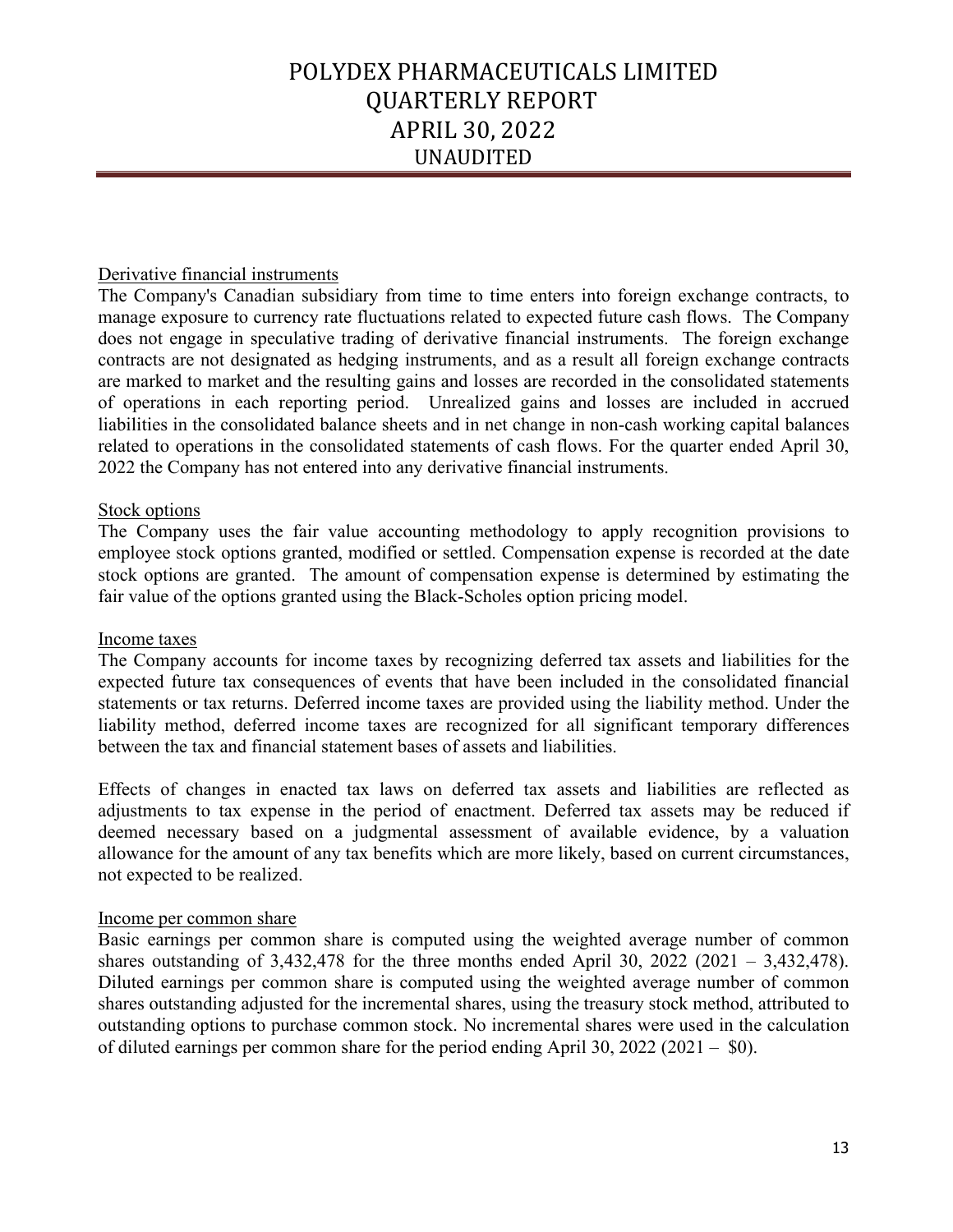## **3. Investments Held-to-Maturity:**

Investments held-to-maturity, at fair value, consist of the following:

| <b>April 30</b> | January 31 |
|-----------------|------------|
| 2022            | 2022       |
| ۱D              | دا،        |
|                 |            |

| Guaranteed interest contracts with interest rates varying from 0.5% |           |           |
|---------------------------------------------------------------------|-----------|-----------|
| to 2.55% per annum and varying maturities from December 2022 to     |           |           |
| February 2027                                                       | 1,077,651 | 1,075,398 |
|                                                                     | 1,077,651 | 1,075,398 |

Net Carrying Amount

Contractual maturities of investments held-to-maturity at April 30, 2022 are as follows:

| Due in one year or less | 409,586   |
|-------------------------|-----------|
| Due beyond one year     | 668,065   |
|                         | 1,077,651 |

## **4. Long term debt obligations:**

[a] Bank term loans consist of the following:

|                                                                                                                                                      | April 30<br>2022<br>S | January 31<br>2022<br>\$ |
|------------------------------------------------------------------------------------------------------------------------------------------------------|-----------------------|--------------------------|
| Bank term loan payable in monthly installments of Cdn<br>\$2,527 (U.S. \$1,983) principal and interest at the Canadian<br>bank's fixed rate of 3.97% | 120,615               | 125,564                  |
|                                                                                                                                                      | 120,615               | 125,564                  |
| Less: current portion                                                                                                                                | 19,367                | 19,211                   |
|                                                                                                                                                      | 101,248               | 106,353                  |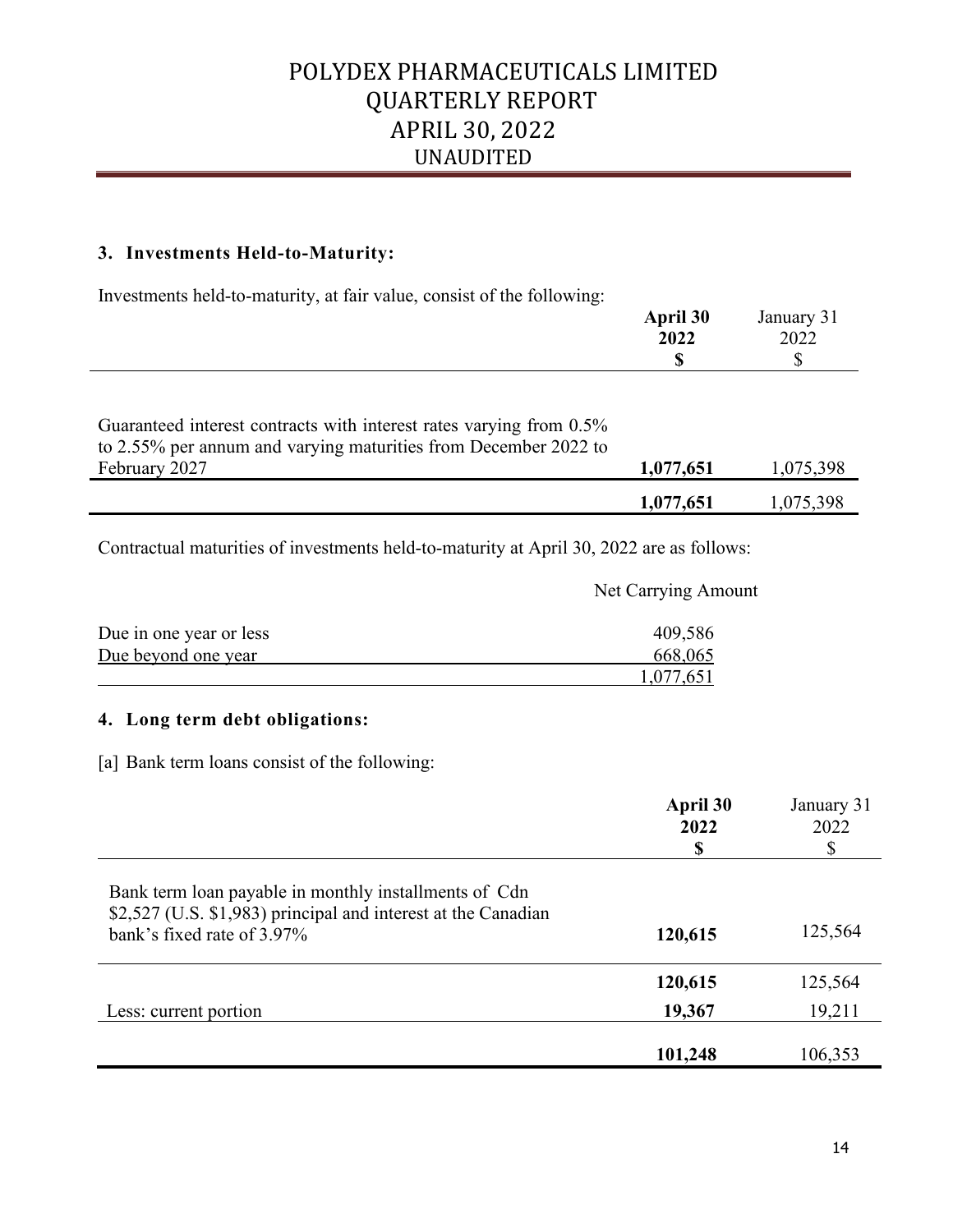Bank term loan was arranged in December 2017 for 120 months at the bank's fixed rate of 3.97%.

The Company also obtained an operating loan facility of Cdn \$300,000 (USD – \$235,442) for working capital purposes, which was not utilized at January 31, 2022 and April 30, 2022. This Canadian operating facility bears interest at the Canadian bank's prime lending rate plus 2.15%.  $(2021 - 2.15%)$ .

Bank debt and facility are collateralized by a general security agreement over the Company's assets and a collateral mortgage of Cdn \$500,000 (USD – \$392,403) on the Company's building located in Toronto, Canada.

The Company was in compliance with all covenants as of April 30, 2022.

Interest expense for the quarter on the loan was \$1,611 (2021 - \$1,551)

[a] Principal repayments on the bank loans are as follows:

|                   | \$      |
|-------------------|---------|
| 2023              | 19,367  |
| 2024              | 20,149  |
| 2025              | 20,963  |
| 2026              | 21,810  |
| 2027              | 22,691  |
| <b>Thereafter</b> | 15,635  |
|                   | 120,615 |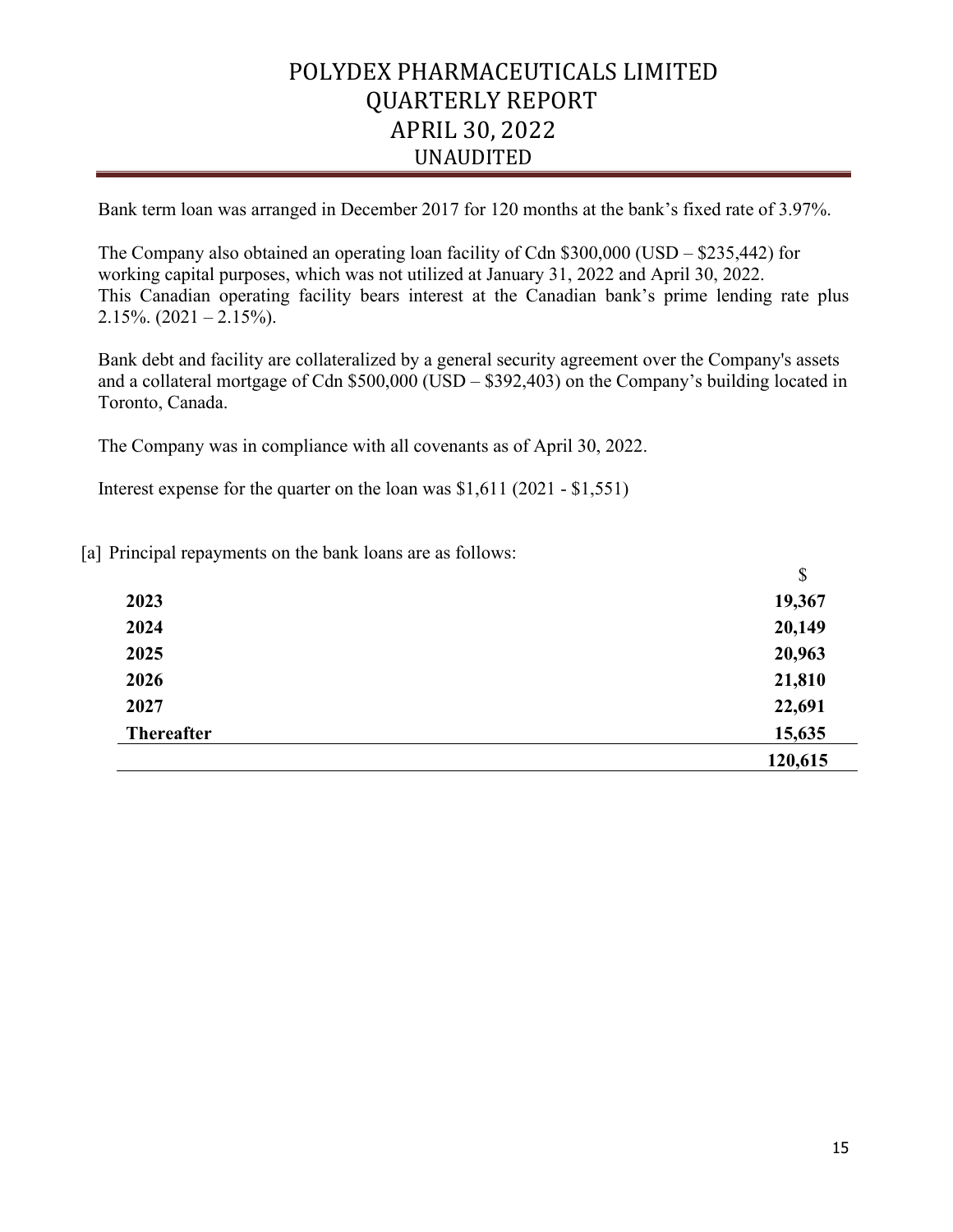[b] Finance lease liabilities consist of the following:

|                                                                                                                     | April 30<br>2022 | January 31<br>2022 |
|---------------------------------------------------------------------------------------------------------------------|------------------|--------------------|
|                                                                                                                     | \$               | \$                 |
|                                                                                                                     |                  |                    |
| Lease liability, repayable in quarterly installments of<br>\$2,134 (U.S. \$1,675) bearing interest at $10.15\%$ and |                  |                    |
| maturing in 2024                                                                                                    | 13,331           | 14,662             |
| Less current portion                                                                                                | 5,556            | 5,248              |
|                                                                                                                     | 7,775            | 9,414              |

Future minimum annual lease payments on the finance lease obligations including interest are as follows:

| 2023                                      | 6,702  |
|-------------------------------------------|--------|
| 2024                                      | 6,702  |
| 2025                                      | 1,675  |
| Total minimum lease payments              | 15,079 |
| Less amount representing imputed interest | 1,748  |
|                                           | 13,331 |

Interest expense for the 3 months ended April 30, 2022 for finance lease obligations was \$374  $(2021 - $505)$ .

## **5. Commitments and Contingencies:**

In July of 2013, a subsidiary of the Company, Chemdex Inc., renewed its supply agreement with an existing customer and signed an agreement to supply raw materials for an additional product. The agreement is for a period of ten years, renewable for another ten years, and provides the customer with exclusive rights to these raw materials in the United States.

The Company has committed to purchase approximately \$700,000 of partially finished product from a contract manufacturer.

There were no other material commitments or contingencies outstanding as of April 30, 2022.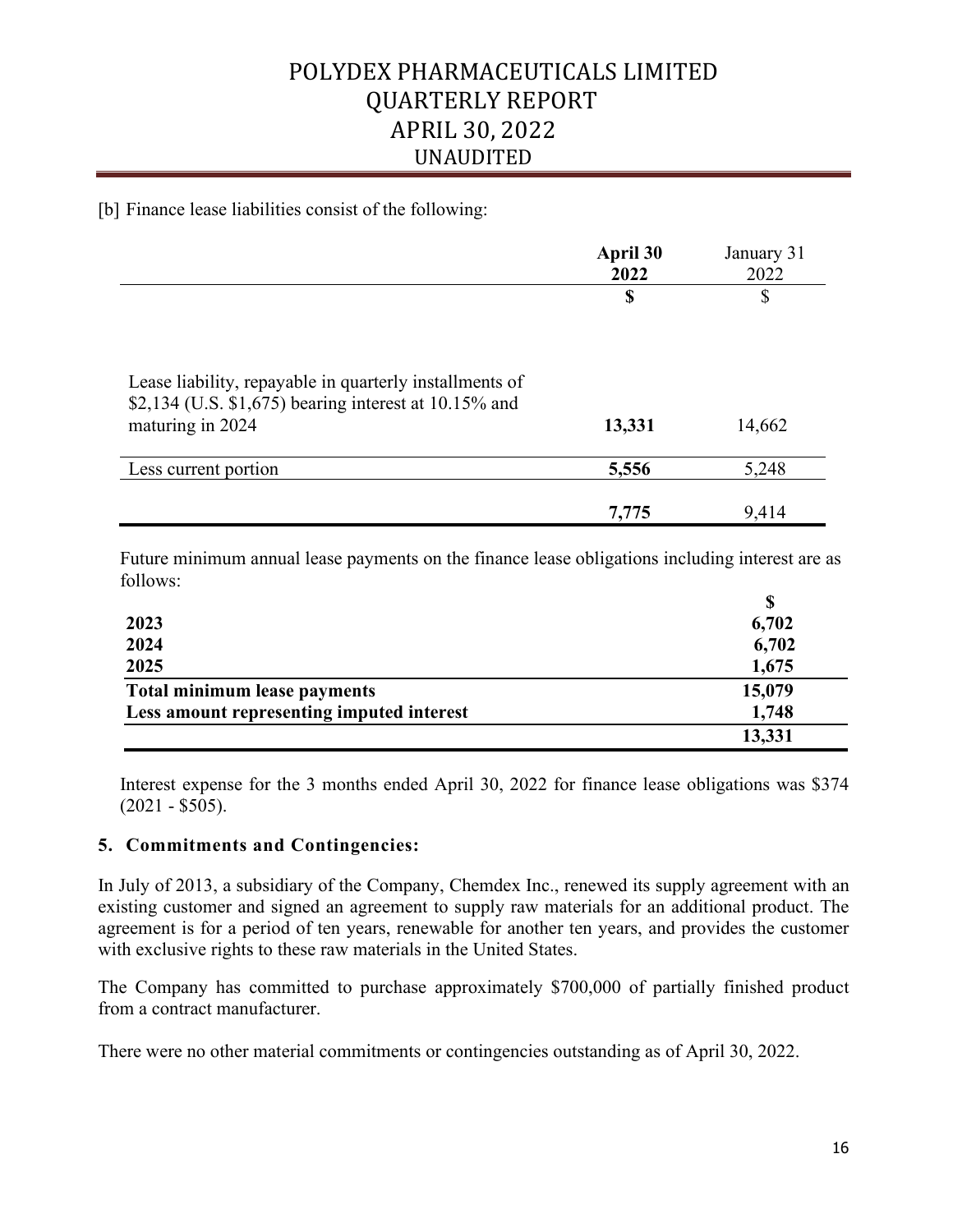## **6. Stock-based Employee Compensation:**

The Company uses the fair value method to account for awards of stock-based employee compensation. No stock-based employee compensation expense was recorded during the period from February 1, 2022 to April 30, 2022, because there were no options granted during this period. Similarly, no stock-based employee compensation expense was recorded during the period from February 1, 2021 to April 30, 2021, because there were no options granted during that period.

## **7. Provision for Income Taxes**

The Company's current income tax provision relates to income taxes owing at its subsidiary Chemdex, Inc.

## **8. Segmented Information:**

Total revenue by significant customer:

|            | <b>Three Months</b>   | Three Months   |
|------------|-----------------------|----------------|
|            | <b>Ended April 30</b> | Ended April 30 |
|            | 2022                  | 2021           |
|            | S                     |                |
| Customer A | 307,890               |                |
| Customer B | 203,000               |                |
| Customer C | 197,500               | 204,200        |
| Customer D | 700                   | 200,190        |
| Customer E |                       | 220,320        |
|            | 709,090               | 624,710        |

Sales by geographic destination:

|                      | <b>Three Months</b>   | Three Months   |
|----------------------|-----------------------|----------------|
|                      | <b>Ended April 30</b> | Ended April 30 |
|                      | 2022                  | 2021           |
|                      | S                     |                |
| <b>United States</b> | 730,108               | 488,091        |
| Europe               | 382,140               | 303,382        |
| Other                | 32,970                | 46,930         |
| Pacific Rim          | 9,300                 | 6,820          |
| Canada               | 1,246                 | 1,670          |
|                      | 846,893               | 846,893        |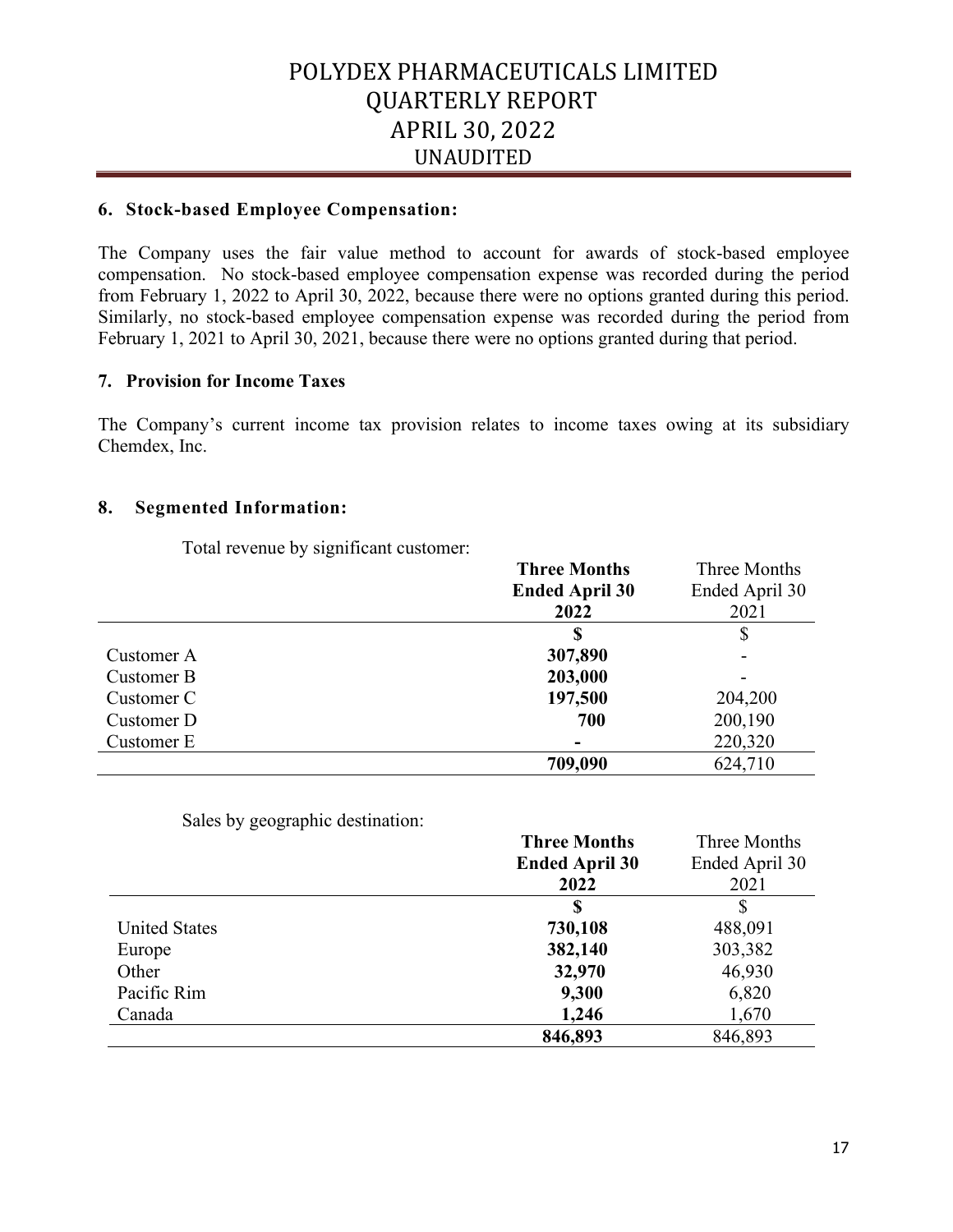## **ITEM IV MANAGEMENT DISCUSSION AND ANALYSIS**

*The Company's fiscal year ends on January 31st of each year. In this report, fiscal year 2023 refers to the Company's fiscal year ending January 31, 2023. The following discussion should be read in conjunction with the April 30, 2022 interim consolidated financial statements and notes thereto included elsewhere in this report. Operating results for the three months ended April 30, 2022 are not necessarily indicative of the results that may be expected for the fiscal year ending January 31, 2023. For further information, refer to the Polydex Pharmaceuticals Limited Annual Report on our website, www.polydex.com. The Company's financial statements are prepared in accordance with United States generally accepted accounting principles. All amounts are in United States dollars, unless otherwise denoted.*

#### **Overview**

The Company is engaged in the manufacture of bulk pharmaceutical intermediates for the worldwide veterinary pharmaceutical industry and also the manufacture and marketing of biotechnology-based products for the human pharmaceutical market. On May 1, 2017 The Company's Canadian subsidiaries, Dextran Products Limited and Polydex Chemicals Canada Limited were amalgamated into the parent company Polydex Pharmaceuticals Limited.

The manufacture and sale of bulk quantities of dextran and derivative products for sale to large pharmaceutical companies throughout the world is conducted through the Dextran Products division in Canada. Chemdex in the United States provides ferric hydroxide and hydrogenated dextran to Sparhawk pursuant to a definitive supply agreement.

## *Management Objectives for Fiscal 2023*:

 Management is cautiously optimistic with the results of this quarter and the year over year improvement shown. It is too early to forecast if we will improve year over year but management has set this as a company goal. Every effort is being made to return to profitability. Management believes this is possible due to the continued interest in powdered products that are in development as well as the new markets that we continue to investigate with the possibility of contribution towards sales by the final quarter of the current fiscal year.

While COVID 19 continues to be with us, it is becoming slightly more manageable but only with consistent vigilance as costs continue to fluctuate with little warning. African Swine Fever also continues to hamper the improvement in the swine industry and related support industries of which we are a part. This accounts for our liquid product sales remaining at low levels. This is a valuable volume business and contributor to margin and it is extremely difficult to predict when this market will improve at this point.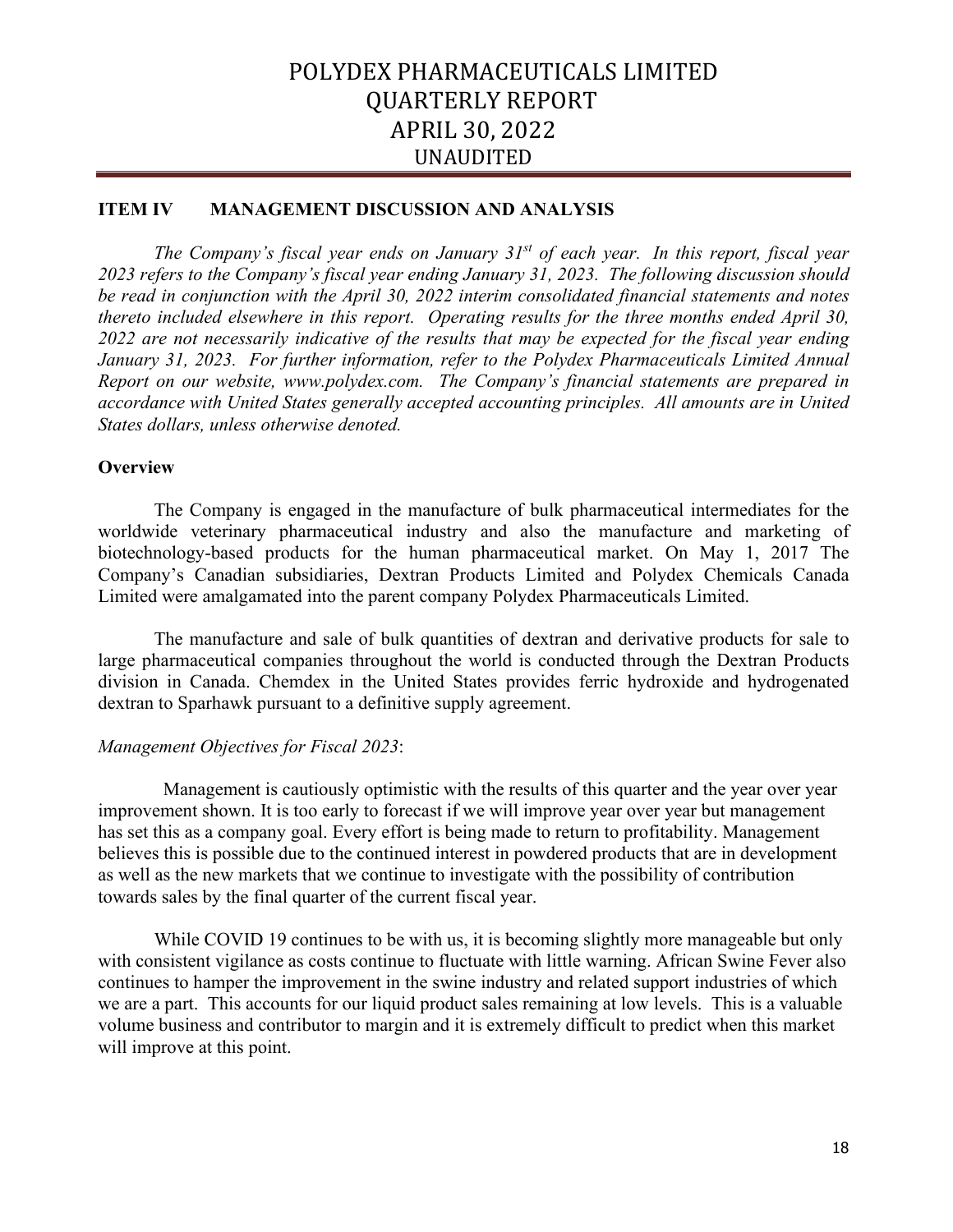Supply chain logistics are still a major global issue. At this point it requires us to carry higher than normal inventory levels but these are in preparation for future sales. Management continues to endorse its cautious and careful approach to cash management which allowed us to employ this inventory strategy.

## **Results of Operations**

## *Three months ended April 30, 2022 compared to three months ended April 30, 2021:*

|                                    | <b>Three Months</b><br><b>Ended</b><br>April 30<br>2022 | Three Months<br>Ended<br>April 30<br>2021 | Variance |
|------------------------------------|---------------------------------------------------------|-------------------------------------------|----------|
| <b>Net Profit</b>                  | \$(77,100)                                              | \$(195,407)                               | (61)%    |
| <b>Income per</b><br><b>Share:</b> |                                                         |                                           |          |
| <b>Basic</b>                       | \$(0.02)                                                | \$(0.06)                                  |          |
| <b>Diluted</b>                     | \$(0.02)                                                | \$(0.06)                                  |          |

The increase in net profit is due to higher margin powdered product and a decrease in the foreign exchange loss due to the weakening of the Canadian dollar.

|              | <b>Three Months</b><br>Ended<br>April 30<br>2022 | Three Months<br>Ended<br>April 30<br>2021 | Variance |
|--------------|--------------------------------------------------|-------------------------------------------|----------|
| <b>Sales</b> | \$1,155,764                                      | \$846,893                                 | 36.5%    |

While sales increased, the product mix did not include sufficient higher margin powdered product to compensate for the lack of liquid product sales and to show profits for the current quarter.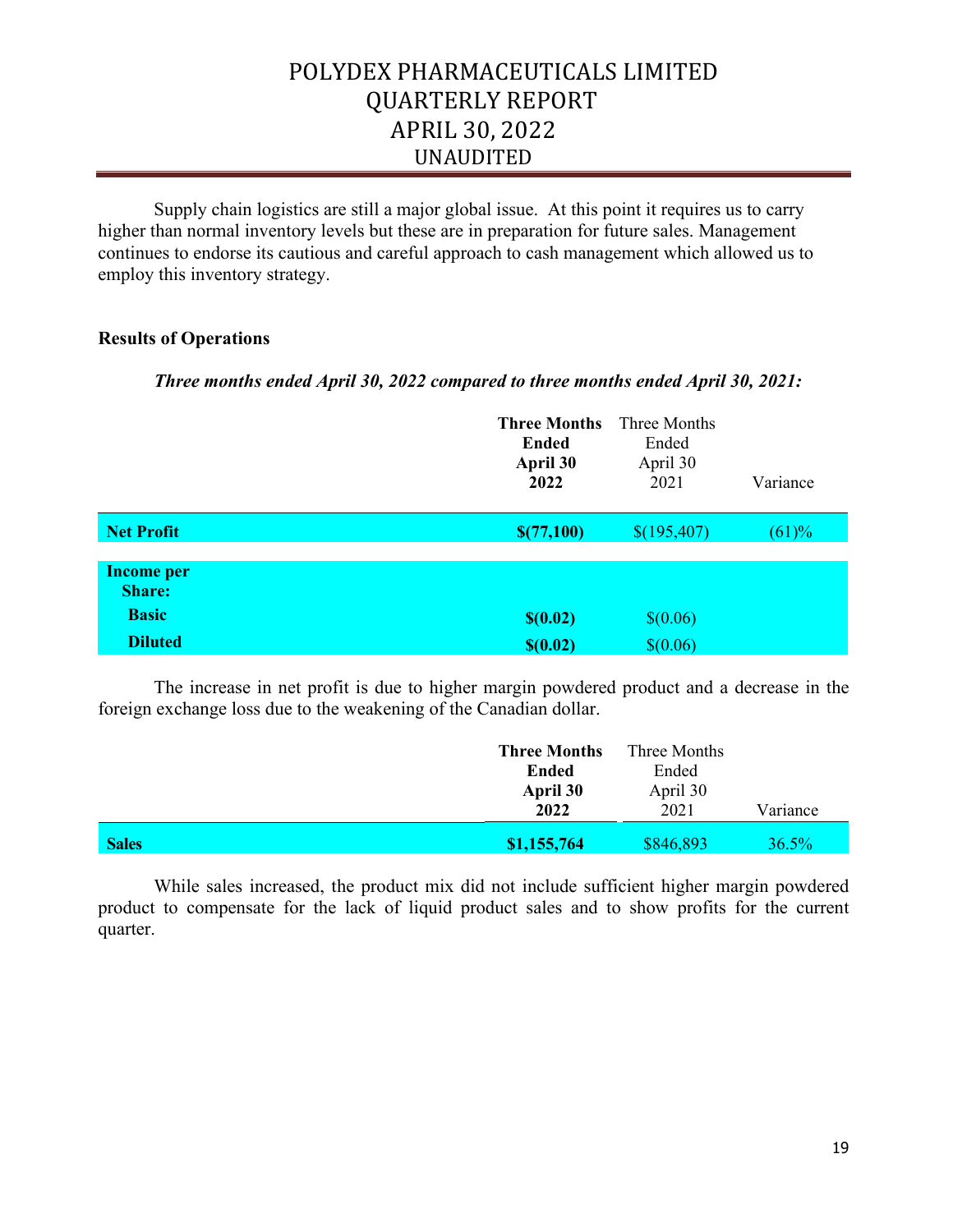|                     | <b>Three Months</b><br><b>Ended</b><br>April 30<br>2022 | Three Months<br>Ended<br>April 30<br>2021 | Variance |
|---------------------|---------------------------------------------------------|-------------------------------------------|----------|
| <b>Gross profit</b> | \$125,278                                               | \$22,849                                  | 448%     |
| Percentage of sales | $11\%$                                                  | 3%                                        |          |

The increase in gross profit in the first quarter of fiscal year 2022 was due to sales of more profitable powdered product. Shipping costs during the pandemic have also increased and thus reducing margins.

|                            | <b>Three Months</b> | Three Months |          |
|----------------------------|---------------------|--------------|----------|
|                            | Ended               | Ended        |          |
|                            | April 30            | April 30     |          |
|                            | 2022                | 2021         | Variance |
| <b>Selling, promotion,</b> |                     |              |          |
| general and                |                     |              |          |
| administrative             |                     |              |          |
| expenses                   | \$176,070           | \$144,522    | 22%      |

The prior year costs were offset by subsidies from the Canadian Emergency Wage Subsidy Program. This program ended in October of 2021. All other costs remained consistent to the prior year.

|                         | <b>Three Months</b><br>Ended<br>April 30 | Three Months<br>Ended<br>April 30 |          |
|-------------------------|------------------------------------------|-----------------------------------|----------|
| <b>Depreciation and</b> | 2022                                     | 2021                              | Variance |
| amortization expense    | \$84,865                                 | \$81,059                          | $5\%$    |

Depreciation and amortization remained similar to the previous year.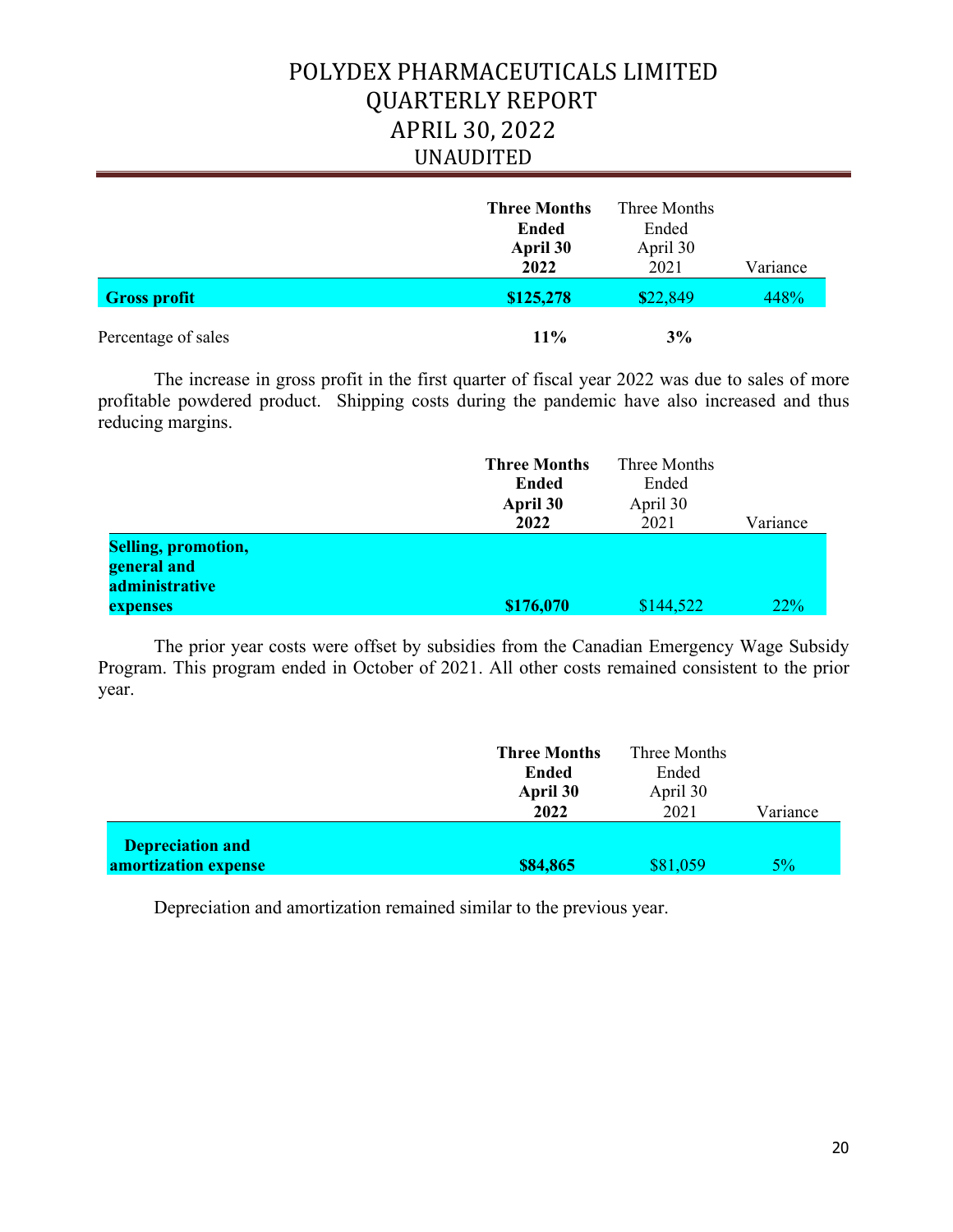|                         | <b>Three Months</b><br><b>Ended</b><br>April 30<br>2022 | Three Months<br>Ended<br>April 30<br>2021 | Variance |
|-------------------------|---------------------------------------------------------|-------------------------------------------|----------|
| <b>Interest expense</b> | \$3,945                                                 | \$4,921                                   | (20%)    |

Interest expense continues to decrease as the loans are paid down. The US prime rate has increased slightly and will have an impact on interest paid on the shareholder loan although not significant at this point.

|                         | <b>Three Months</b>              | Three Months<br>Ended<br>April 30<br>2021 | Variance |
|-------------------------|----------------------------------|-------------------------------------------|----------|
|                         | <b>Ended</b><br>April 30<br>2022 |                                           |          |
|                         |                                  |                                           |          |
|                         |                                  |                                           |          |
| <b>Foreign exchange</b> |                                  |                                           |          |
| (gain) loss             | \$24,565                         | \$71,249                                  | (66)%    |

The decrease in the foreign exchange loss for the first quarter of fiscal year 2022 was due to the US dollar in the first quarter. The volatility of these exchange rates increase or decrease the value of exchange affected amounts in the Company's Canadian division, Dextran Products, especially U.S. denominated sales.

|                              | <b>Three Months</b><br><b>Ended</b><br>April 30<br>2022 | Three Months<br>Ended<br>April 30<br>2021 | Variance |
|------------------------------|---------------------------------------------------------|-------------------------------------------|----------|
| Interest and<br>other income | \$4,226                                                 | \$4,712                                   | $(10)\%$ |

Interest and other income decreased compared to the prior year. The company invests in a series of guaranteed interest rate contracts. These contracts provide consistent and steady returns with no risk of capital erosion. The company used a laddered approach to investing in these contracts and the rates of return on the contracts renewing are currently lower than the rates when the funds were initially invested.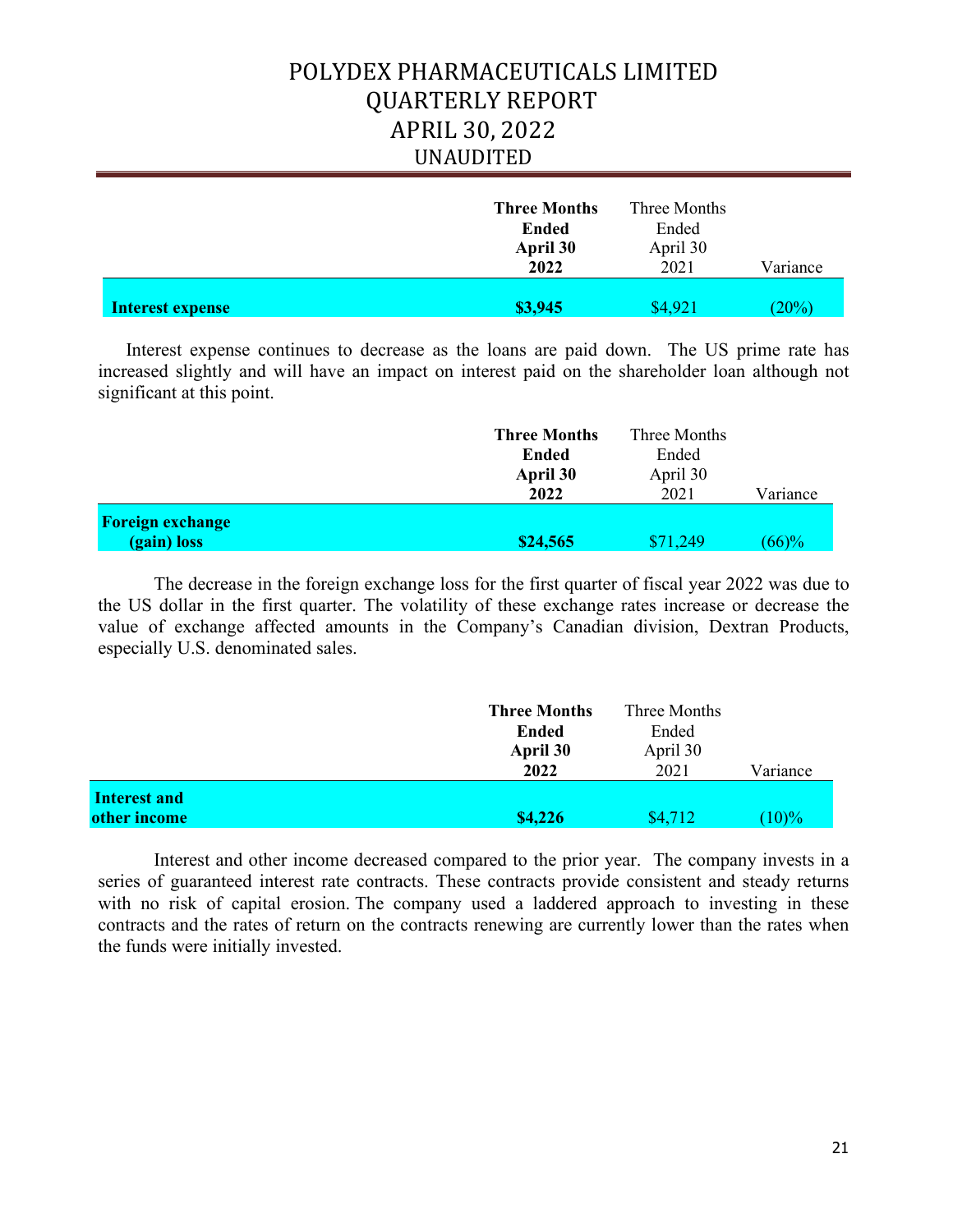#### **Liquidity and Capital Resources**

As of April 30, 2022, the Company had cash and investments of \$1,826,143 compared to cash and investments of \$2,105,505 at January 31, 2022. In the first quarter of fiscal year 2023, the Company used cash of \$230,478 in its operating activities, compared to cash used of \$129,832 for the first quarter of fiscal year 2022. The decrease of cash for operations during the first quarter of fiscal year 2022 is primarily due to the timing of receivables and payables.

The Company's working capital increased to \$2,280,518 from \$2,255,521 as at January 31, 2022 and the working capital ratio decreased to 2.94 to 1 as of April 30, 2022 compared to 3.23 to 1 as of January 31, 2022.

As of April 30, 2022, the Company had accounts receivable of \$752,160 and inventory of \$1,483,077 compared to \$774,289 and \$1,111,885 respectively at January 31, 2022 and \$830,396 and \$842,242 respectively at April 30, 2021. Accounts receivable decreased due to the timing of collections while inventory increased due to a shipments delayed until the second quarter.

Accounts payable increased to \$898,953 at April 30, 2022, compared to \$716,976 at January 31, 2022 and \$417,412 at April 30, 2021. Accounts payable increased due to timing of payments.

During the first quarter of fiscal year 2023, capital expenditures totaled \$46,248 as compared to \$25,207 in the first quarter of fiscal year 2022. Additional expenditures on capital equipment are planned for the remainder of fiscal 2023.

The change in accumulated other comprehensive income of the Company is primarily attributable to the currency translation adjustment of Dextran Products. Dextran Products' functional currency is the Canadian dollar. This currency translation adjustment arises from the translation of Dextran Products' financial statements to U.S. dollars.

Changes in the relative values of the Canadian dollar and the United States dollar occur from time to time and may, in certain instances, materially affect the Company's results of operations.

The Company does not believe that the impact of inflation has had a material effect on its operations or financial results at any time in the last three years.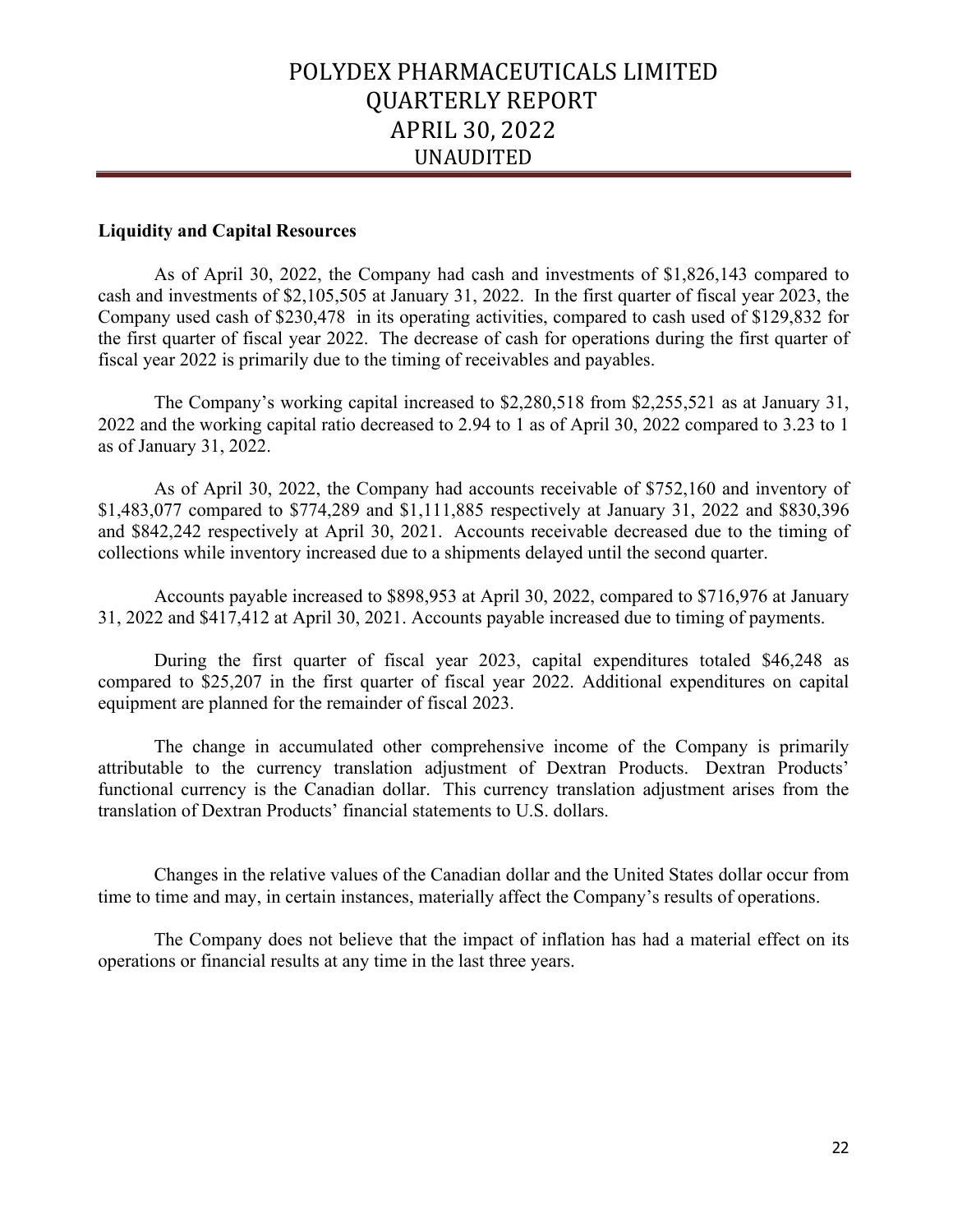#### **Related Party Transactions**

The amount outstanding under the due from shareholder as of April 30, 2022 was \$339,749 as compared to \$335,741 at January 31, 2022, including accrued interest. The Company has taken a cumulative provision of \$568,846 at April 30, 2022 (January 31, 2022 \$564,838) against accrued interest on the loan and the other amounts receivable from the estate as noted below. Obligations with respect to the loan transferred to the estate of Thomas C. Usher upon his death in February 2005.

Thomas C. Usher also owed \$250,000 to a subsidiary of the Company, Novadex International Limited, as of April 30, 2022, pursuant to a non-interest bearing loan with no specific repayment terms. The outstanding amount of this loan has not changed from January 31, 2022. The amounts continue to remain owing from the estate of Thomas C. Usher.

As of April 30, 2022, Thomas C. Usher, now through his estate, had pledged 238,093 common shares of the Company as security for these amounts owing to the Company. These common shares had a market value of \$219,046 at April 30, 2022 based on the closing price of the Company's common shares on the Pink Sheets quotation service on April 30, 2022. The Company intends to continue to hold the pledged assets as collateral until the amounts owing discussed above are repaid.

The Company had a commitment to pay an amount equal to one year's salary, \$110,000, to Thomas C. Usher's estate. The amount owing on this commitment as at April 30, 2022 is \$0 (January 31,  $2022 - 0$ ).

The Company also has an outstanding loan payable to the estate of Ruth Usher, a former director and the widow of Thomas C. Usher. The amount due from the Company pursuant to this loan decreased to \$189,244 as at April 30, 2022 from \$204,681 at January 31, 2022 due to monthly payments by the Company, less interest charges.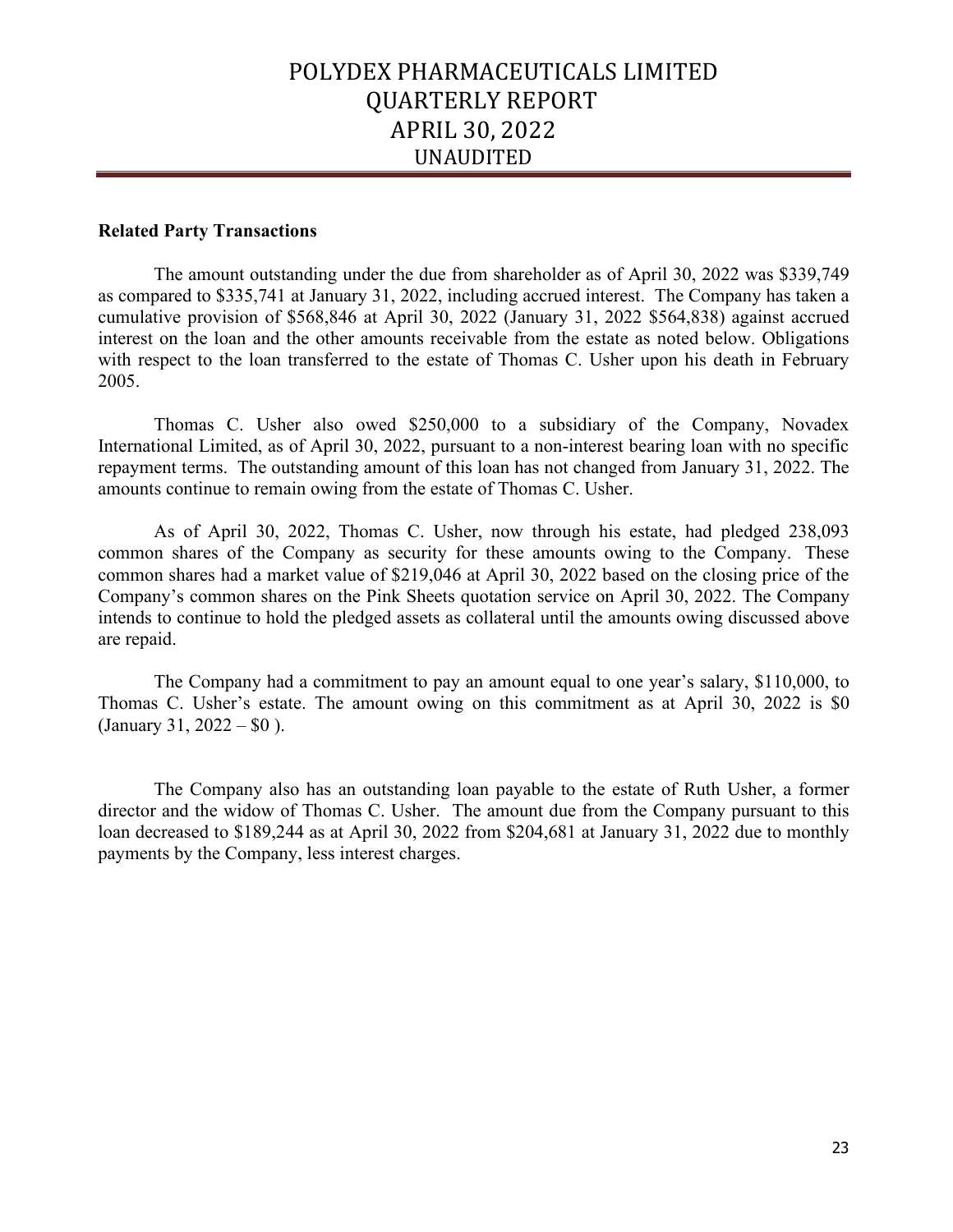#### **Off-Balance Sheet Arrangements**

The Company has no off-balance sheet arrangements.

## **Critical Accounting Policies**

The Company's interim consolidated financial statements are prepared in accordance with accounting principles generally accepted in the United States, applied on a consistent basis. The critical accounting policies include the use of estimates of allowance for doubtful accounts, the useful lives of assets and the realizability of deferred tax assets.

Management is required to make estimates and assumptions in preparing the consolidated financial statements that affect the reported amounts of assets and liabilities, the disclosure of contingent assets and liabilities at the date of the consolidated financial statements and the reported amounts of revenue and expenses during the periods. The actual results could differ from these estimates. Significant estimates made by management include the calculation of reserves for uncollectible accounts, inventory allowances, useful lives of long-lived assets and the realizability of deferred tax assets.

#### *Revenue Recognition*

Revenue results from sales of bulk manufactured products and is recognized when title and risk of ownership of products pass to the customer. Title and risk of ownership pass to the customer pursuant to the applicable sales contract, either upon shipment of product or upon receipt by the customer. Since returns are rare and generally not accepted, management has not made provision for returns. In addition, product sold in bulk quantities is tested, prior to release for shipment, to ensure that it meets customer specifications, and in many cases, customers receive samples for their own testing. Approval is obtained from the customer prior to shipping.

#### *Allowance for Doubtful Accounts*

Accounts receivable is stated net of allowances for doubtful accounts. Allowances for doubtful accounts are determined by each reporting unit on a specific item basis. Management reviews the credit worthiness of individual customers and past payment history to determine the allowance for doubtful accounts. Since the majority of sales at Dextran Products are export, Dextran Products maintains credit insurance through a crown corporation which is supported by the Canadian government, for the majority of its customers' receivables. There has been no allowance for doubtful accounts during the past two fiscal years.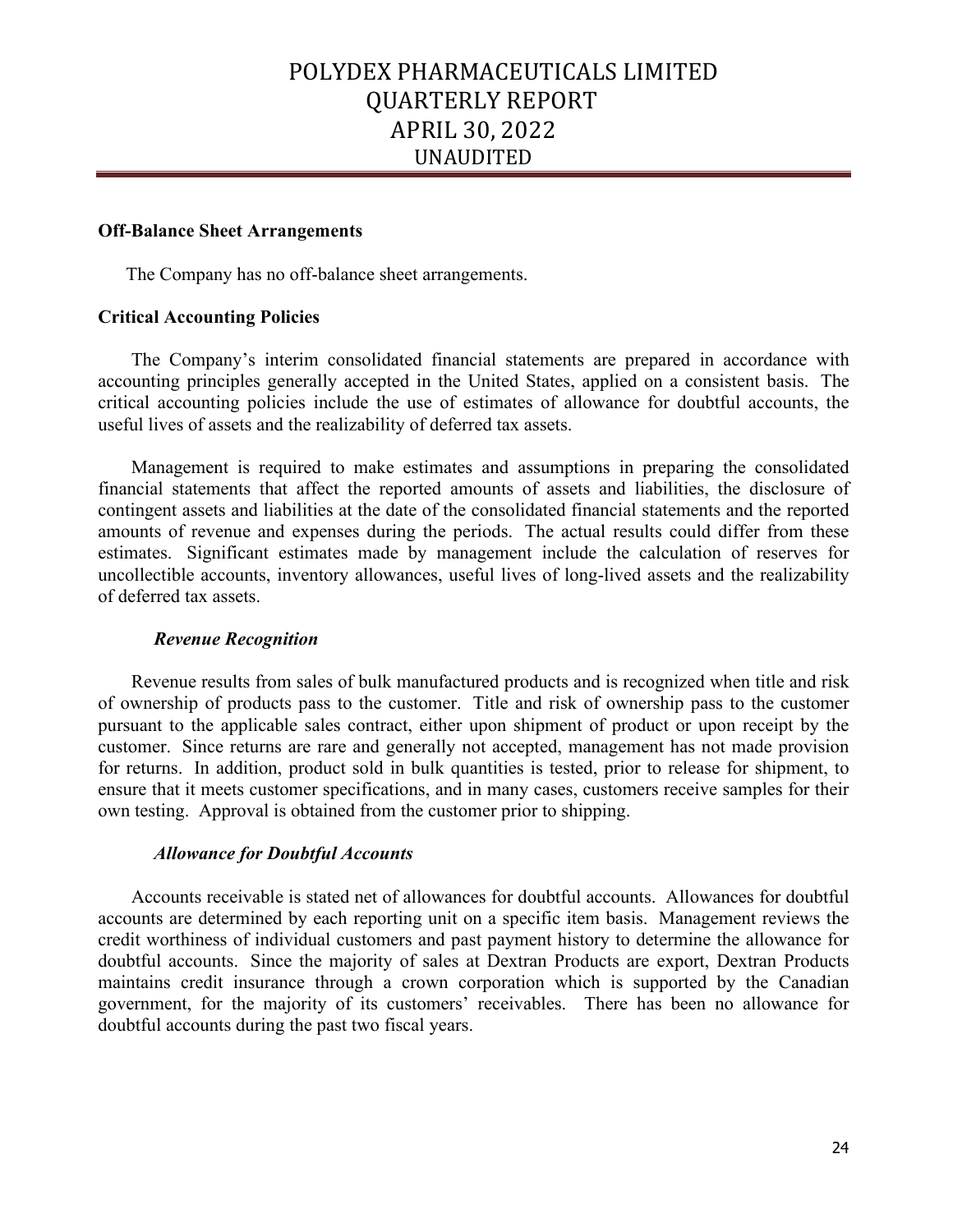## *Long-Lived Assets*

Long-lived assets are stated at cost, less accumulated depreciation or amortization computed using the straight-line method based on their estimated useful lives ranging from three to twenty five years. Useful life is the period over which the asset is expected to contribute to the Company's future cash flows. A significant change in estimated useful lives could have a material impact on the results of operations. The Company reviews the recoverability of its long-lived assets, including buildings, equipment and other intangible assets, when events or changes in circumstances occur that indicate that the carrying value of the asset may not be recoverable. The assessment of possible impairment is based on the Company's ability to recover the carrying value of the asset from the expected future pre-tax cash flows of the related operations. If these cash flows are less than the carrying value of such asset, an impairment loss is recognized for the difference between estimated fair value and carrying value. The measurement of impairment requires management to make estimates of these cash flows related to long-lived assets as well as other fair value determinations.

#### *Deferred Tax Assets*

The Company has recorded a valuation allowance on deferred tax assets where there is uncertainty as to the ultimate realization of the future tax deduction. The Company has incurred capital losses, which are only deductible against capital gains. It is not certain that the Company will realize capital gains in the future to use these Canadian capital loss deductions.

## **Changes in Accounting Policies**

No changes in accounting principles or their application have been implemented in the reporting period that would have a material effect on reported income.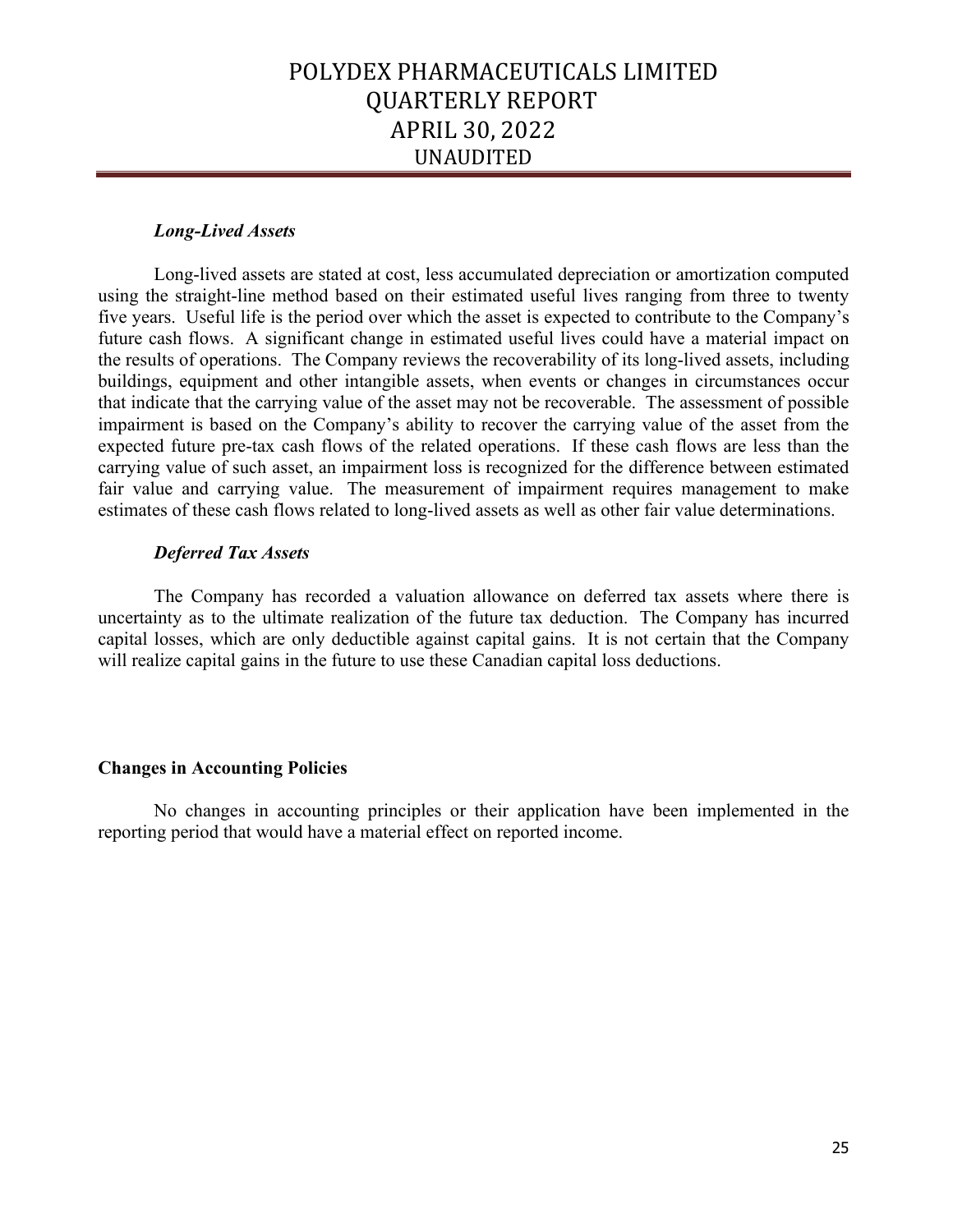## **ITEM V LEGAL PROCEEDINGS**

Not applicable.

## **ITEM VI DEFAULTS UPON SENIOR SECURITIES**

Not applicable.

## **ITEM VII OTHER INFORMATION**

Not applicable.

## **ITEM VIII EXHIBITS**

Not applicable.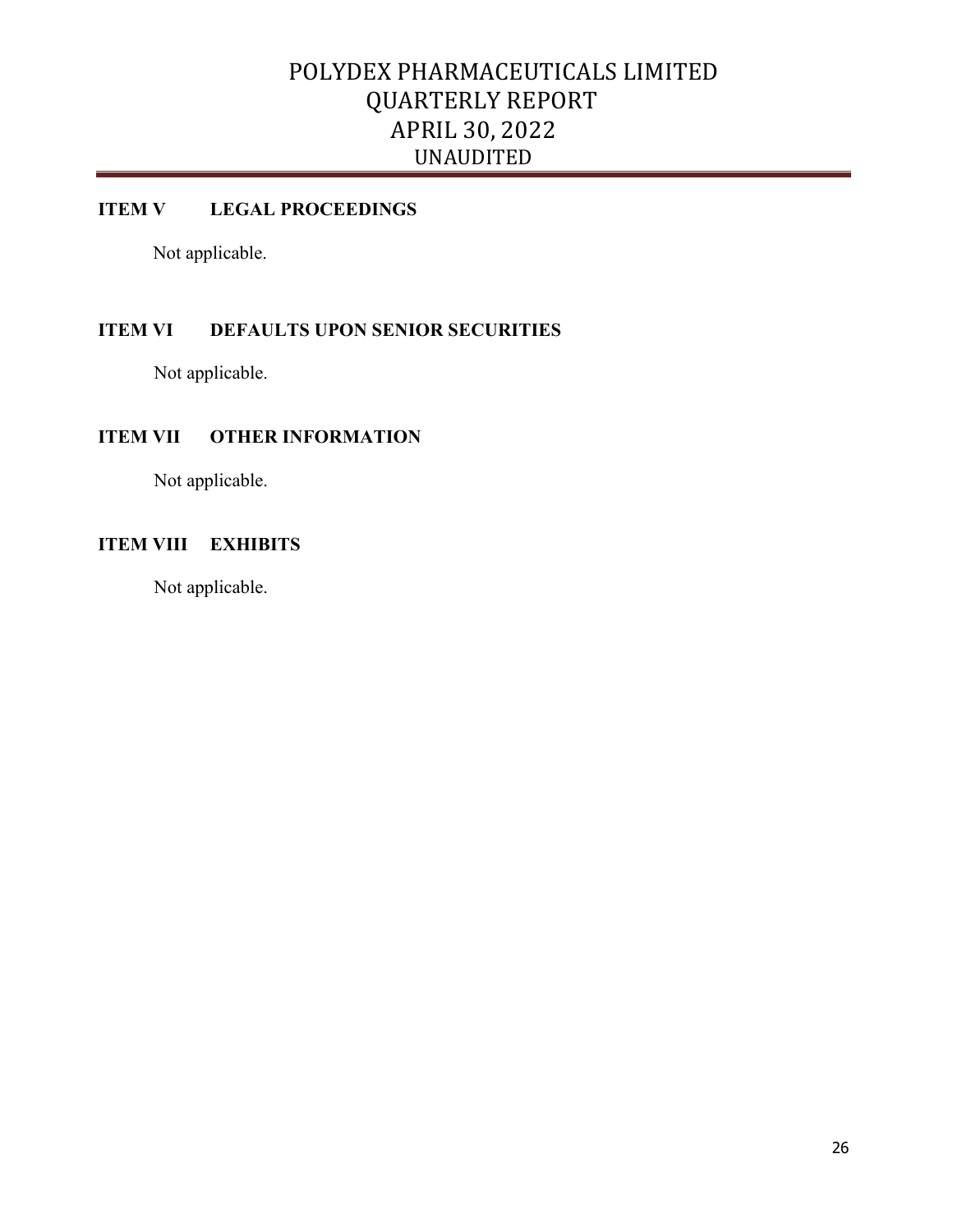## **ITEM IX CERTIFICATIONS**

I, George G. Usher, certify that:

- 1. I have reviewed this quarterly disclosure statement of Polydex Pharmaceuticals Limited;
- 2. Based on my knowledge, this disclosure statement does not contain any untrue statement of a material fact or omit to state a material fact necessary to make the statements made, in light of the circumstances under which such statements were made, not misleading with respect to the period covered by this disclosure statement; and
- 3. Based on my knowledge, the financial statements, and other financial information included or incorporated by reference in this statement, fairly present in all material respects the financial condition, results of operations and cash flows of the issuer as of, and for, the periods presented in this disclosure statement.

June 15, 2022

/s/ George G. Usher

 Chairman, President and Chief Executive Officer Polydex Pharmaceuticals Limited